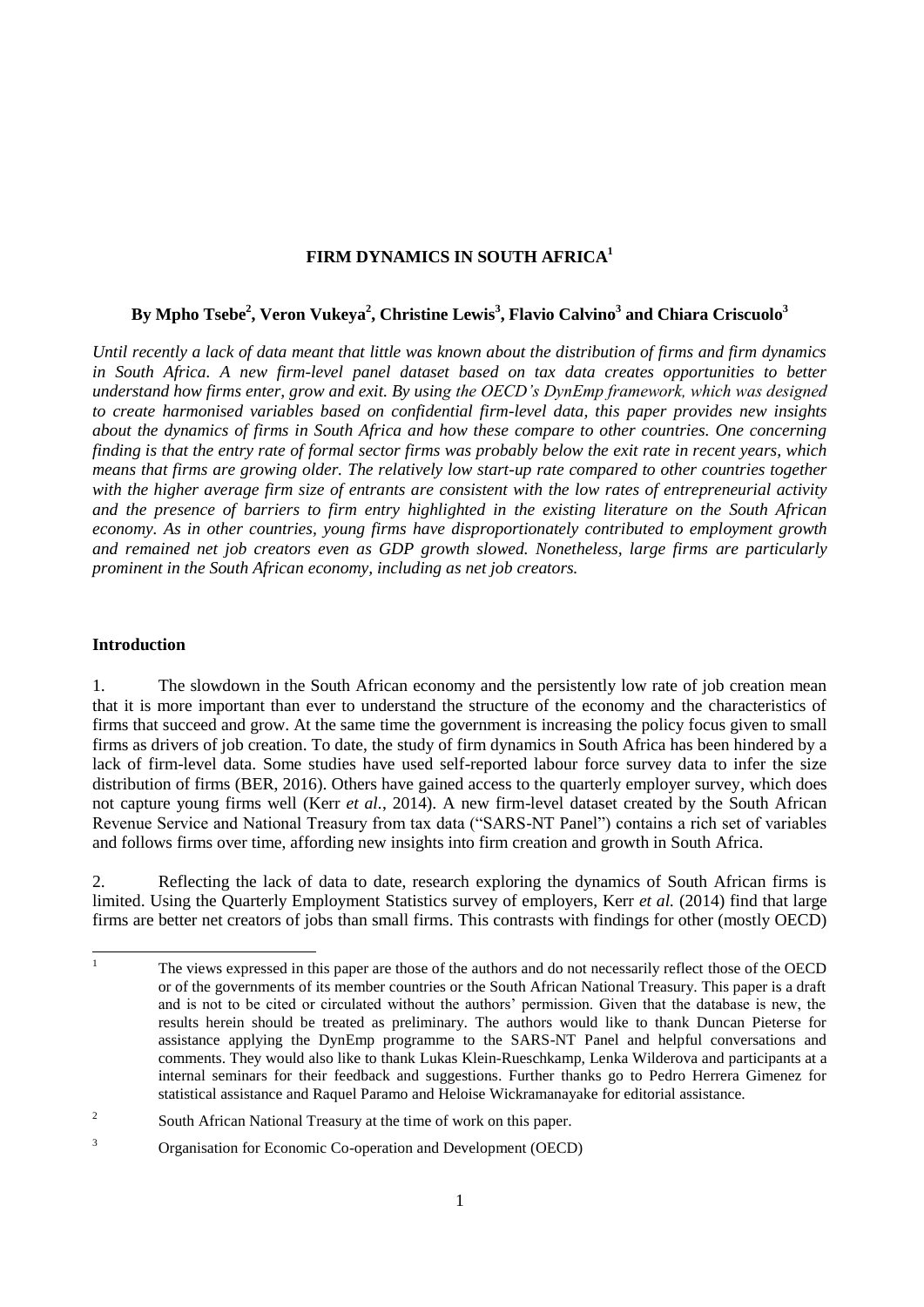countries that young firms have been the main creators of jobs (Criscuolo *et al.*, 2014; Calvino *et al.*, 2015). More recent work with the SARS-NT Panel has also highlighted worrying dynamics in the South African economy. Fedderke *et al.* (2018) focus on the manufacturing sector and find that the firm exit rate has exceeded the firm entry rate and that entry and exit are mostly by small firms. Overall, entry and exit contribute significantly to job creation and destruction but so does employment growth at existing firms. Using the SARS-NT Panel for all sectors, Kerr (2018) also finds that worker flows and job reallocation rates tend to decline with firm size.

3. Firm dynamics in South Africa have long been a concern of researchers and policy makers. Previous OECD *Economic Surveys* of South Africa have highlighted the role of product market regulation, licensing and access to finance in stifling competition and a dynamic business environment (OECD, 2008, 2013, 2015a, 2017a). The most recent *Survey* drew attention to large gaps in basic skills and entrepreneurial competencies, as well as access to finance, that are also likely to be weighing on entrepreneurship in South Africa. A recent series of studies commissioned by the South African National Treasury showed the pervasiveness of barriers to entry across sectors as well as heterogeneity in how these barriers originate and operate (Roberts, 2016).

4. This paper uses the SARS-NT Panel to apply an OECD methodology for creating harmonised datasets based on confidential micro data, thereby enabling comparisons of firm dynamics across countries. There are naturally some caveats to this approach, described more fully in the following section. These include that the tax dataset by its nature comprises firms that have chosen to register for company income tax, whereas business register data are generally more comprehensive. Dynamics in the informal sector cannot be captured until a firm formalises. As an emerging economy, the informal sector is likely to be larger in South Africa than advanced OECD economies but labour force data suggest that South Africa's informal sector is smaller than other emerging economies at similar income levels (OECD, 2017a). The South African data are for the post-crisis period when employment growth slowed, whereas the data for other countries span periods of healthier growth.

5. The next section explores the size composition of different economic sectors and shows that, notwithstanding the data differences, large firms are particularly prominent in South Africa compared with many other countries. Measuring entry and exit is difficult but the analysis suggests that firm entry rates have been below exit rates in recent years in the formal sector. There are indications that the SARS modernisation and compliance programme in the late 2000s increased formalisation; from a research perspective, an unfortunate consequence is that this shortens the sample for the analysis. The analysis of job creation by new firms suggests that the start-up rate is low but firms that do enter are larger than in other countries, which may be due to the coverage of the dataset as well as the presence of barriers to entry or to formalisation highlighted by other research for South Africa (OECD, 2017a). Analysis of firm age shows that while it is true that large firms dominate the economy, young firms have been important net job creators.

## **Data and methodology**

# *The SARS-NT tax dataset*

6. This paper takes advantage of a new firm-level longitudinal dataset that is available for South Africa, created as a joint research effort between the South African Revenue Service and the National Treasury: the SARS-NT Panel. The SARS-NT Panel is created from four data sources: (i) company income tax from registered firms who submit tax returns; (ii) employee data from employee income tax certificates submitted by employers; (iii) value-added tax data from registered firms; and (iv) customs records from traders (Pieterse *et al.*, 2018). The data are available from the 2007/08 tax year onwards.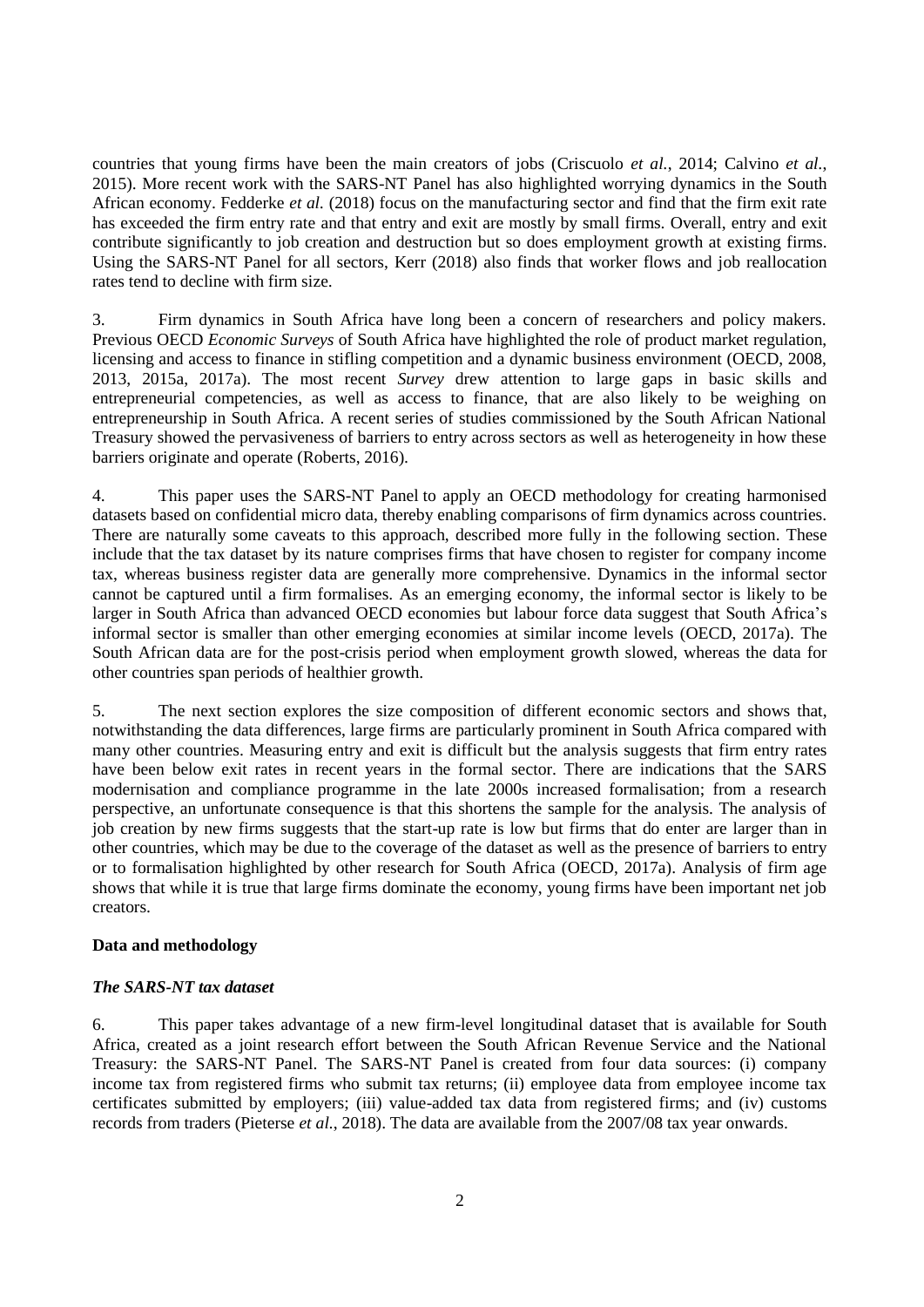7. The dataset is built up from the company income tax (CIT) data. Company income tax forms are completed by all companies that are residents for tax purposes. Each unique CIT reference number is associated with a single firm. A firm is defined in the Panel as an entity that is registered for company income tax and has completed an income tax form. The employee data are linked to the company income tax data by matching the identifiers of employers (the PAYE (Pay-As-You-Earn) reference number) to CIT reference numbers. Multiple branches and employees of the same firm are identified from the PAYE reference number.

8. Employment is measured in the SARS-NT Panel as the number of jobs, rather than individuals. If a person has more than one job (either simultaneously or during consecutive periods in the same tax year) they will be counted as two workers. Furthermore, the Panel does not contain employees that cannot be linked to a firm, including employees of government departments. Employers must register with the South African Revenue Service (and receive a PAYE reference number) if at least one employee is liable for personal income tax.

9. Firms can be classified into a sector based on several variables, including the profit code in the company income tax data or the main income source for individuals in the employee data, which is then mapped to sectoral classifications and the firm categorised based on the sector of the majority of employees. Following other research using the SARS-NT Panel, this paper uses the employee-based definition. For the most part, the analysis below focusses on three macro-sectors: manufacturing, nonfinancial business services (including trade, accommodation, transport, real estate, administration and professional services) and construction. This facilitates cross-country comparisons, as described below.

10. The sample is further restricted to firms that are active in an economic sense by excluding dormant companies, share block companies and body corporates (the latter two are used for immovable property holdings) and bank nominee companies. To do this, only firms with positive employment in at least one year in the period 2007/08-2013/14 are included. Data from 2014/15 onwards are excluded because they are incomplete since the data used for this paper were extracted in mid 2016 and firms have 12 months to submit their returns. Only firms that have information on their economic sector are kept. Taking 2013/14 as an example, the number of firms is reduced from 781 085 to 247 803 active firms with positive employment and non-missing sector classification (Table 1). The analysis focusses on the period 2010/11 to 2013/14, excluding the initial years of the database and less complete later years. Threequarters of firms are in the business sector and two-thirds were in the manufacturing, construction or nonfinancial business services sectors; these three "macro sectors" are the main focus of the analysis.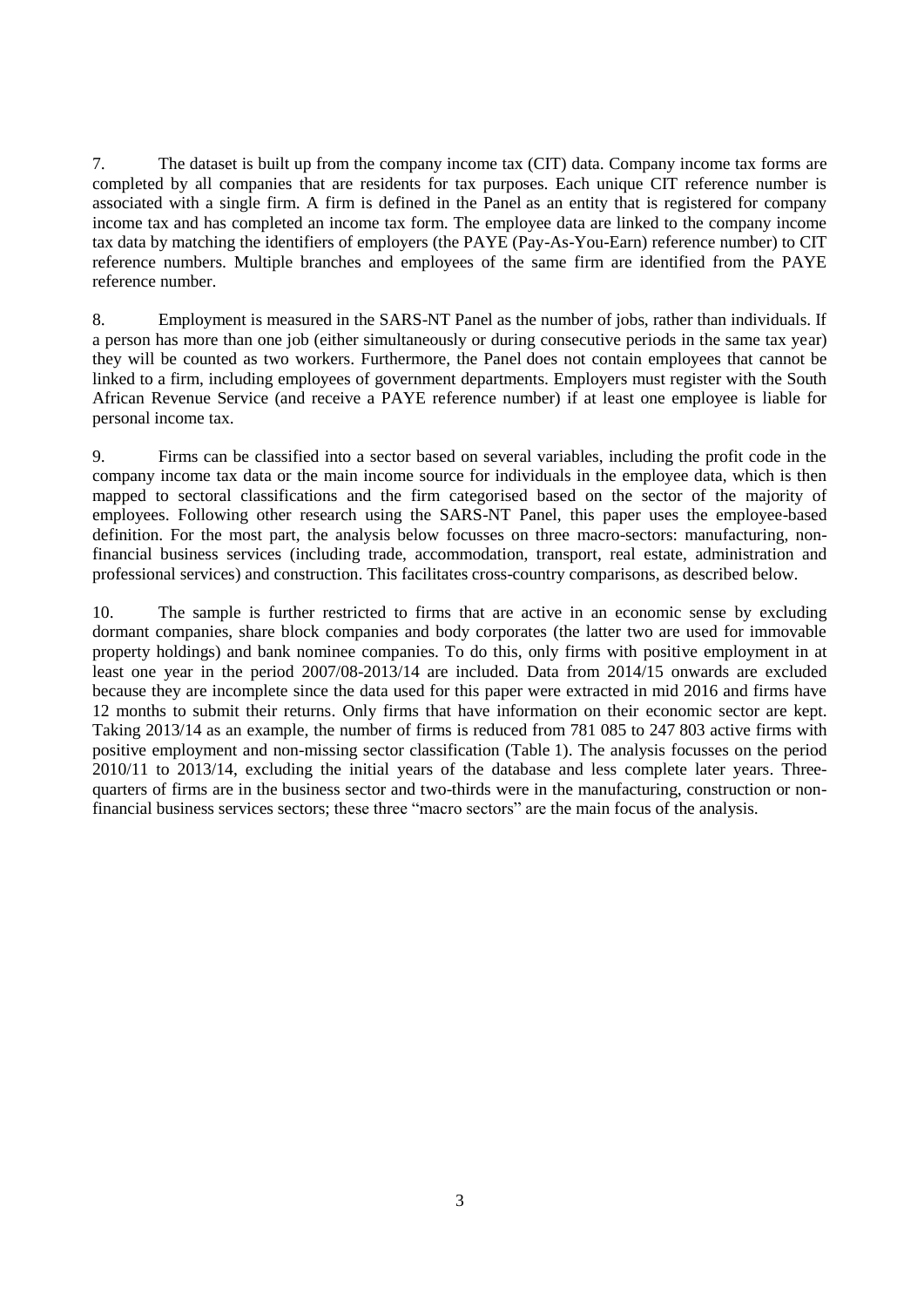## **Table 1. Overview of the data**

|         | <b>Full SARS-NT Corporate</b><br>Income Tax panel |                                             | Active firms with sector<br>classification |                                             | Active firms in manufacturing,<br>construction and non-financial<br>business services |                                             |  |
|---------|---------------------------------------------------|---------------------------------------------|--------------------------------------------|---------------------------------------------|---------------------------------------------------------------------------------------|---------------------------------------------|--|
|         | Number of<br>firms                                | <b>Firms with</b><br>positive<br>employment | Number of<br>firms                         | <b>Firms with</b><br>positive<br>employment | Number of<br>firms                                                                    | <b>Firms with</b><br>positive<br>employment |  |
| 2007/08 | 608 271                                           | 201 212                                     | 233 937                                    | 131 065                                     | 162 305                                                                               | 92 918                                      |  |
| 2008/09 | 903 521                                           | 228 217                                     | 251 308                                    | 160 055                                     | 173 467                                                                               | 112878                                      |  |
| 2009/10 | 940 321                                           | 268 032                                     | 223 041                                    | 209 811                                     | 150 814                                                                               | 141 980                                     |  |
| 2010/11 | 925 339                                           | 276 665                                     | 247 789                                    | 236 015                                     | 166 613                                                                               | 158 662                                     |  |
| 2011/12 | 898 335                                           | 276421                                      | 250 944                                    | 236 762                                     | 167 709                                                                               | 158 144                                     |  |
| 2012/13 | 873 755                                           | 275 225                                     | 253 313                                    | 244 373                                     | 168 560                                                                               | 162 573                                     |  |
| 2013/14 | 781 085                                           | 267 407                                     | 253 973                                    | 247 803                                     | 168 189                                                                               | 164 097                                     |  |

Tax-registered firms

*Note*: The bold border shows the firms used in this paper. Active firms are defined as firms with positive employment in at least one year between 2007/08 and 2013/14. Some basic data cleaning is also done. *Source*: Authors' calculations based on the SARS-NT Panel

# *The DynEmp approach*

11. The analysis of firm dynamics in South Africa relies on the methodological framework developed within the OECD DynEmp project. The OECD DynEmp project is based on a distributed data collection exercise that aims to create a harmonised micro-aggregated database to study employment and business dynamics across countries. The primary sources of analysis are confidential highly representative administrative micro-data, such as business registers, social security and tax records. These data are microaggregated along several dimensions by national experts who run a common statistical code produced by the OECD DynEmp team. National experts also ensure that confidentiality is respected by implementing country-specific disclosure procedures. A number of policy papers and reports have already taken advantage of the richness of this data infrastructure to study employment and business dynamics across countries (see among others Criscuolo *et al.*, 2014; Calvino *et al.*, 2015; 2016; OECD, 2016, 2017b).

12. Before including a country in the database, the output of the DynEmp program is carefully examined by the DynEmp team in the OECD Directorate for Science, Technology and Innovation, which interacts with the experts in each participating country and provides country-specific checks aimed at identifying potential inconsistencies or irregular patterns in the underlying data. The South African data were accessed at the National Treasury and benefited from the expertise of other staff at the Treasury.

13. The version of the DynEmp routine that has been used for analysis is called "DynEmp v.2". Details on the code's functioning, its building blocks, main definitions used and output produced are extensively discussed by Criscuolo *et al.* (2015). The main outputs produced by the DynEmp v.2 routine can be divided into: (i) flow data; (ii) transition matrices; and (iii) distributed regressions:

- The flow datasets contain annual statistics on gross job flows and on several statistical indicators of firm-level employment growth, such as mean, median, dispersion, and standard deviation.
- Transition matrices follow cohorts of firms at different points in time and summarize their employment growth trajectories after 3, 5 or 7 years. Given the available data for South Africa, the transition used in this analysis is three years.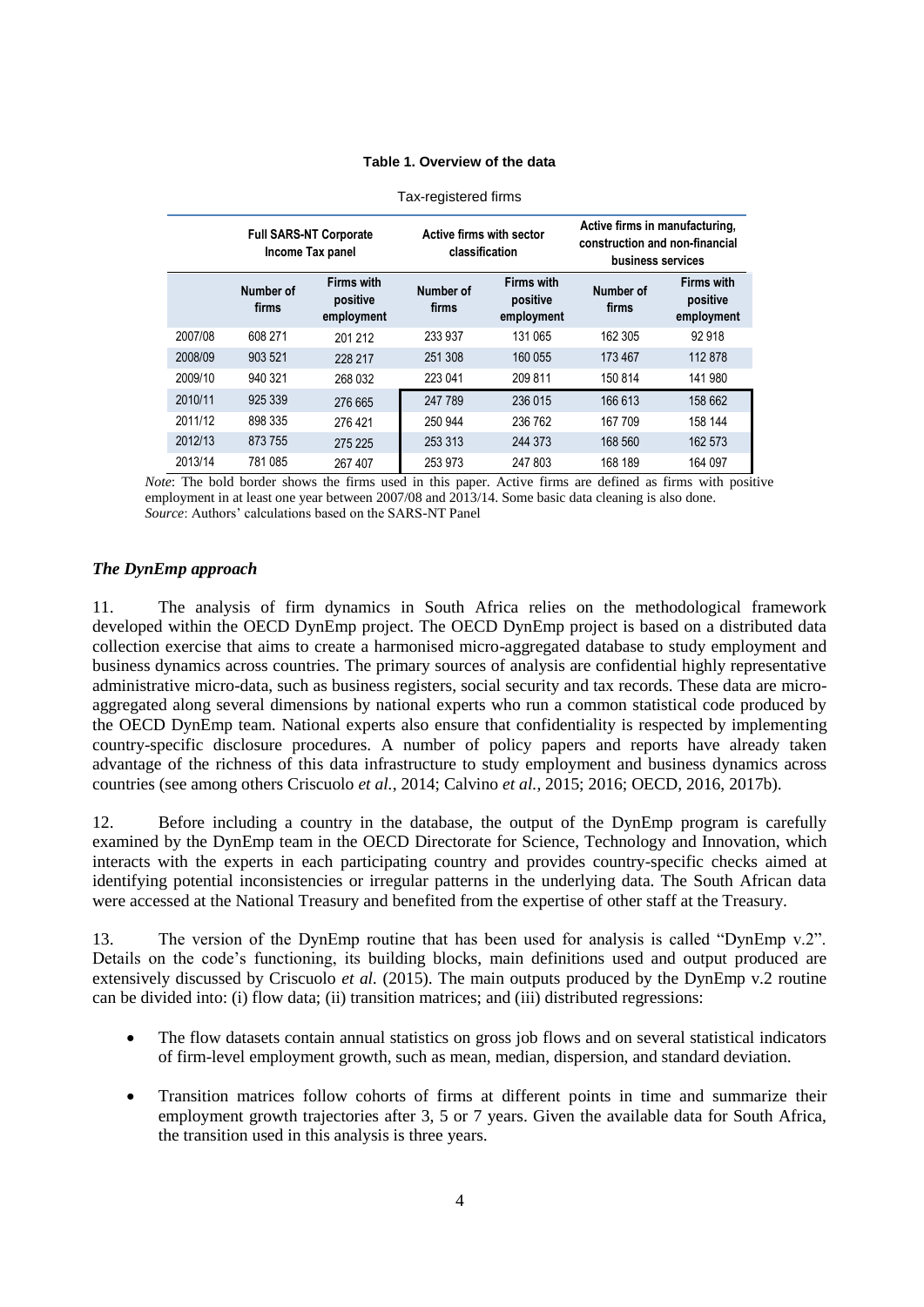Distributed regressions consist instead of pre-defined econometric models estimated on the micro-data, which are mainly aimed at collecting information on exit and employment growth dynamics. Only coefficients and few indicators on the quality of fit are then extracted.

14. The key variables that are used in this paper are age classifications, size classifications, and sector classifications. Sector classifications are either at the 2-digit sectoral level (based on the ISIC Rev. 4 sector classification system) or for three "macro sectors", namely manufacturing, construction and nonfinancial business services.

15. The DynEmp approach allows a great degree of harmonisation along different dimensions and significantly limits sample selection effects given the representativeness of the underlying data. This is particularly important when carrying out international comparisons. Accordingly, one of the advantages of adopting the DynEmp framework of analysis in this paper is that it allows comparisons of the patterns observed in South Africa with those observed in other participating countries. However, despite these efforts at harmonisation, some caveats associated with specificities of the data used need to be taken into account when comparing the outcomes to other countries. Some of these are discussed in the following sub-section.

# *Key issues and caveats*

16. Although one advantage of using the DynEmp approach is that it facilitates international comparisons, differences in the underlying datasets should be kept in mind. General caveats that apply to the DynEmp v.2 data are: (i) that time coverage is country-specific; (ii) data for some countries are designed for research purposes and owing to methodological differences they may deviate from officially published national statistics; and (iii) there are some definitional differences in size and types of firms included in the underlying data source (see discussion below for the case of South Africa). For example, Brazil has one of the longest samples (1996-2012) while Costa Rica and Portugal have shorter samples (2010-12 and 2006-12) (Table 2 in Calvino *et al.*, (2016)). The analysis below focusses on 2010/11- 2013/14 for South Africa. Because this period is after the financial crisis, and during a period of slowing GDP growth in South Africa, some comparisons may be affected.

17. Relative to other countries in the DynEmp project, coverage of the SARS-NT Panel is constrained to only firms that are registered for company income tax that actually submit their tax returns. This implies that the Panel excludes firms in the informal sector, sole proprietorships and partnerships and micro-enterprises that are registered for the turnover tax (turnover below ZAR 1 million, or USD 75 000).<sup>4</sup> Consequently, the dataset is likely to disproportionately omit very young firms and very small firms (as discussed in Appendix B) and the findings should be interpreted in the context of the formal sector only. However the problem is mitigated by the fact that South Africa's informal sector appears to be relatively small given its income level (OECD, 2017a). Informal employment is around 30% of total employment compared to two-thirds in sub-Saharan Africa and half in Latin America (Oosthuizen *et al.*, 2017) According to the labour force survey, self-employment represents just over 10% of total employment, which is low given South Africa's level of income per capita (OECD, 2017a).

18. Other particularities of the SARS-NT Panel mean that defining the date of firm creation is more complicated than in other countries participating in DynEmp. The standard DynEmp approach is to define entry based on birth year recorded in the database and if this is missing, to supplement it with the first year

 $\frac{1}{4}$ In principle, firms that have entirely very low paid employees are also excluded because if an employee earns less than ZAR 2 000 in a given tax year and no employee tax was deducted, the employee is not issued with an IRP5 or IT3a form (these are the two forms used for filing employee income). But this is unlikely to be material because the threshold is so low.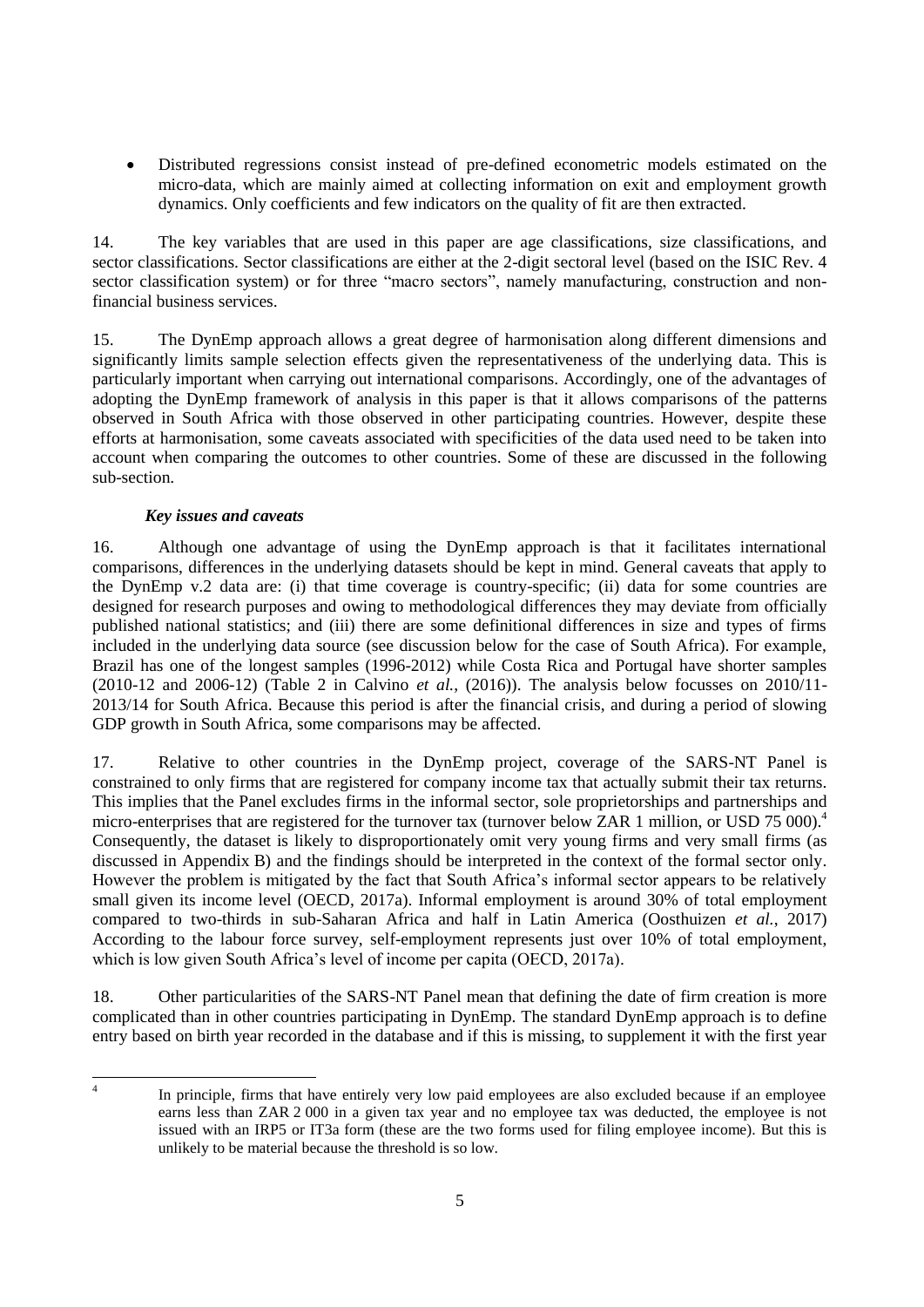of positive employment. However, there are some complications when applying this to the SARS-NT Panel:

- Firms self-select into the dataset by registering to pay company income tax. This means that entry is overstated if there are changes in compliance behaviour that mean existing firms are choosing to pay tax. The early years of the tax dataset coincide with a period of modernisation at the South African Revenue Service that aimed to reduce costs of tax administration and compliance and increase SARS' ability to enforce compliance (SARS, 2009). The combination of lower costs of compliance for individuals and firms, as well as increased probability of detection raised compliance during these years. Regulations were also changed so that all employees must be registered with the tax office even if they did not need to pay tax (unless no employees were liable for income tax). Consequently, in the early years of the dataset there are a large number of firms entering the database but it is not possible to identify if they are genuinely new firms.
- Birth year can be indicated by the year of registration with the Companies and Intellectual Property Office but there could be a long time before the firm starts operating. This means that the standard DynEmp approach which relies on company registration year would tend to characterise firms as older than they are in a practical sense and positive employment might be a better indicator of activity. Indeed, other research using the SARS-NT Panel uses the first year of positive employment for birth year, rather than year of registration (Fedderke *et al.*, 2018; Kerr, 2018).

19. To address these two issues, the definition of a firm's creation date is altered from the standard DynEmp definition. Although it is not possible to calculate the true age of firms that have their first year of positive employment between 2007/08 and 2009/10, subsequent entrants can be identified with more confidence based on positive employment and older firms can be identified based on year of registration. This is summarised in Figure 1 and detailed in in Appendix A. This means that more use is made of entry based on positive employment than for other countries in DynEmp v.2.

| Figure 1. Summary of approach to identifying firm entry<br><b>SARS-NT Panel coverage</b> |         |                                                                                                     |         |                                                                               |         |         |         |  |  |
|------------------------------------------------------------------------------------------|---------|-----------------------------------------------------------------------------------------------------|---------|-------------------------------------------------------------------------------|---------|---------|---------|--|--|
| Year of<br>company<br>registration is<br>only information<br>about entry                 |         | Many firms with positive<br>employment (or other activity)<br>due to tax modernisation<br>programme |         | Positive employment is a more reliable<br>indicator of first year of activity |         |         |         |  |  |
| Before 2007/08                                                                           | 2007/08 | 2008/09                                                                                             | 2009/10 | 2010/1                                                                        | 2011/12 | 2012/13 | 2013/14 |  |  |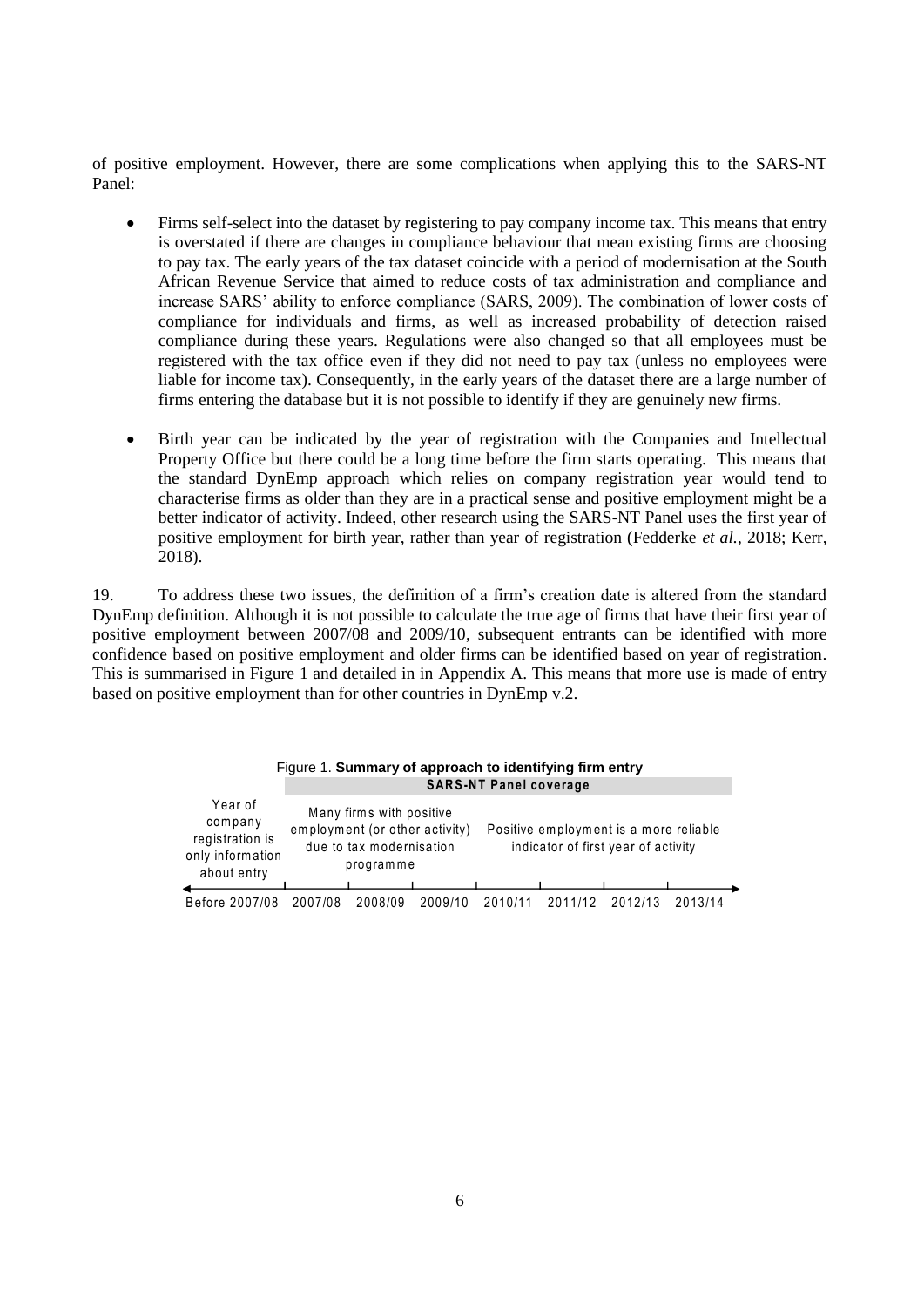## **The distribution of firms in South Africa**

20. Published data on the size distribution of South African firms are limited and not comparable with other countries. Existing data on the size distribution of firms are based on definitions of revenue (turnover) that differ across sectors, as prescribed in the National Small Business Act. Financial data by firm size are published in Statistics South Africa's Quarterly Financial Survey but the differences in the size definition depending on the sector limit the analysis, as does the focus on financial variables. The SARS-NT Panel allows a common size definition to be applied, based on employment as in the OECD Structural Business Statistics database, and the distribution to be compared for both employment and turnover. Following the OECD definitions, a micro enterprise has less than 10 employees, a small (including very small) firm has more than 9 and less than 50 employees, a medium-sized firm has more than 49 and less than 250 employees and a large firm has 250 employees or more.

21. This section focuses on the sectors within the "business sector" which account for around threequarters of total gross value-added; that is, agriculture, public administration, health, education, arts and recreation and other services are excluded. The manufacturing, construction and non-financial business services "macro sectors" are the focus of the most attention because these are the sectors the focus of cross-country comparisons using DynEmp. These three sectors account for around 13%, 4% and 40% of South Africa's gross value-added, respectively. However, it should be noted that manufacturing and transport and storage, as well as financial services, electricity, gas and water, are over-represented in the SARS-NT database (Pieterse *et al*., 2018).

22. Micro- and small enterprises account for almost 90% of business sector firms in the dataset. They are most prevalent in business services such as real estate activities and professional services (Figure 2, Panel A). Indeed, small professional services firms account for around 12% of all firms in the dataset. Manufacturing micro- and small enterprises account for around one-quarter of all firms in the dataset even though the share of micro and small firms in manufacturing is lower than in other sectors. Mining and administrative services have the lowest share of small firms.

23. Larger firms account for the bulk of employment, with three-fifths of business sector employees in large firms. This share is higher in capital-intensive industries and industries with large parastatal companies - mining, ICT, electricity and gas, transport and storage - as well as financial and insurance services (Figure 2, Panel B). Because of its combination of relatively few small firms and many very large firms, mining firms are, on average, the largest across sectors while the converse is true for real estate activities (Figure 3). Large electricity and gas firms typically have almost 4 000 employees. Because of their importance in the dataset, employment in large financial services and manufacturing firms accounts for one-third of total employment in the dataset. By contrast, the highest share of employment in microenterprises (less than 10 employees) is in service industries such as real estate and professional services as well as construction and water and waste management.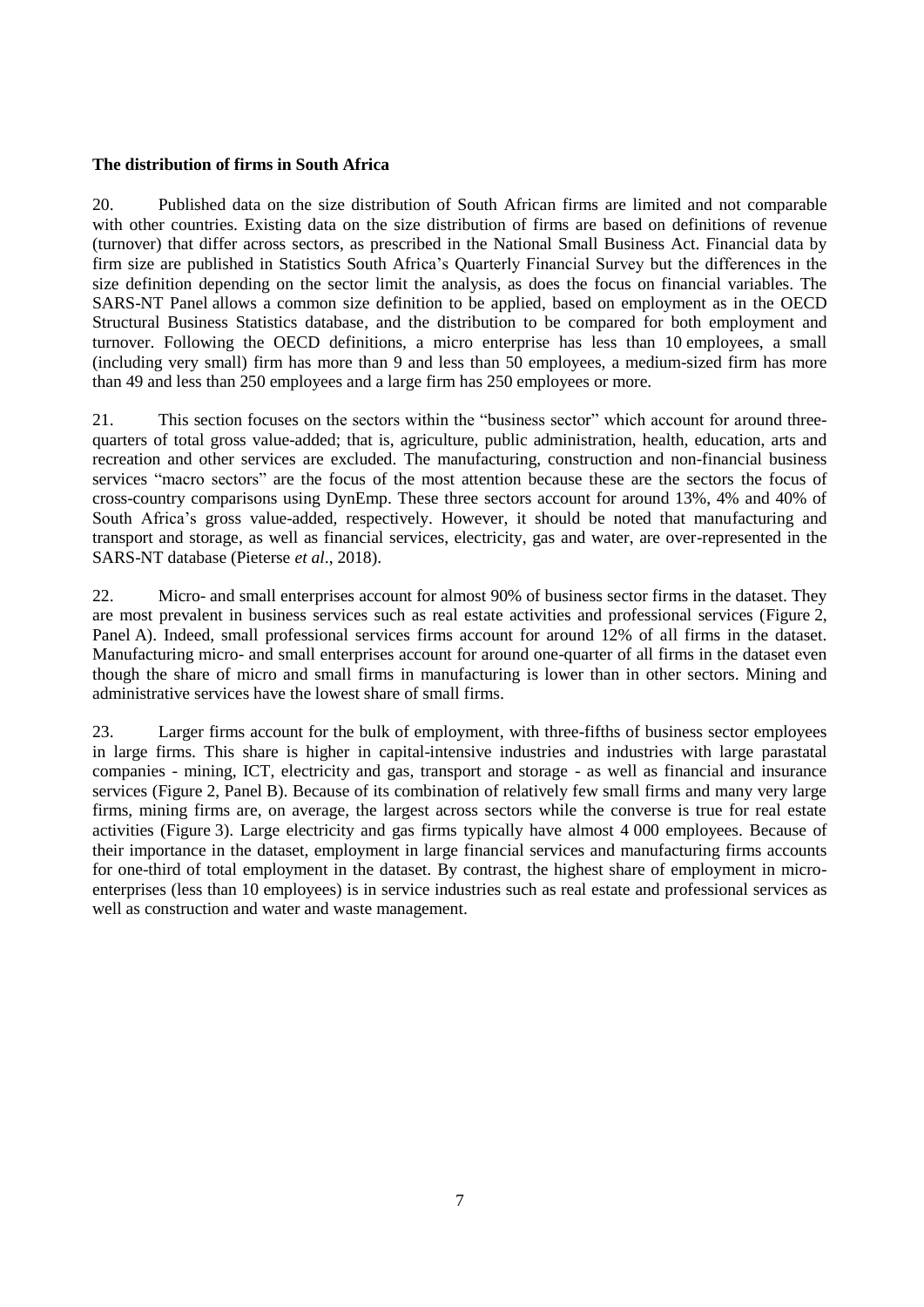

Figure 2. **Firm size varies considerably across sectors**

*Note*: Firm size is defined by number of employees, in size brackets shown. Sectors are ordered by the share of firms with less than 50 employees by number. Numbers in parentheses denote each sector's share of the total business sector. There are fewer firms underlying Panel C as not all firms with employment data have valid turnover data. Data are for employing firms registered for company income tax; see Pieterse et al. (2018) for details.

*Source*: Authors' calculations based on the SARS-NT Panel.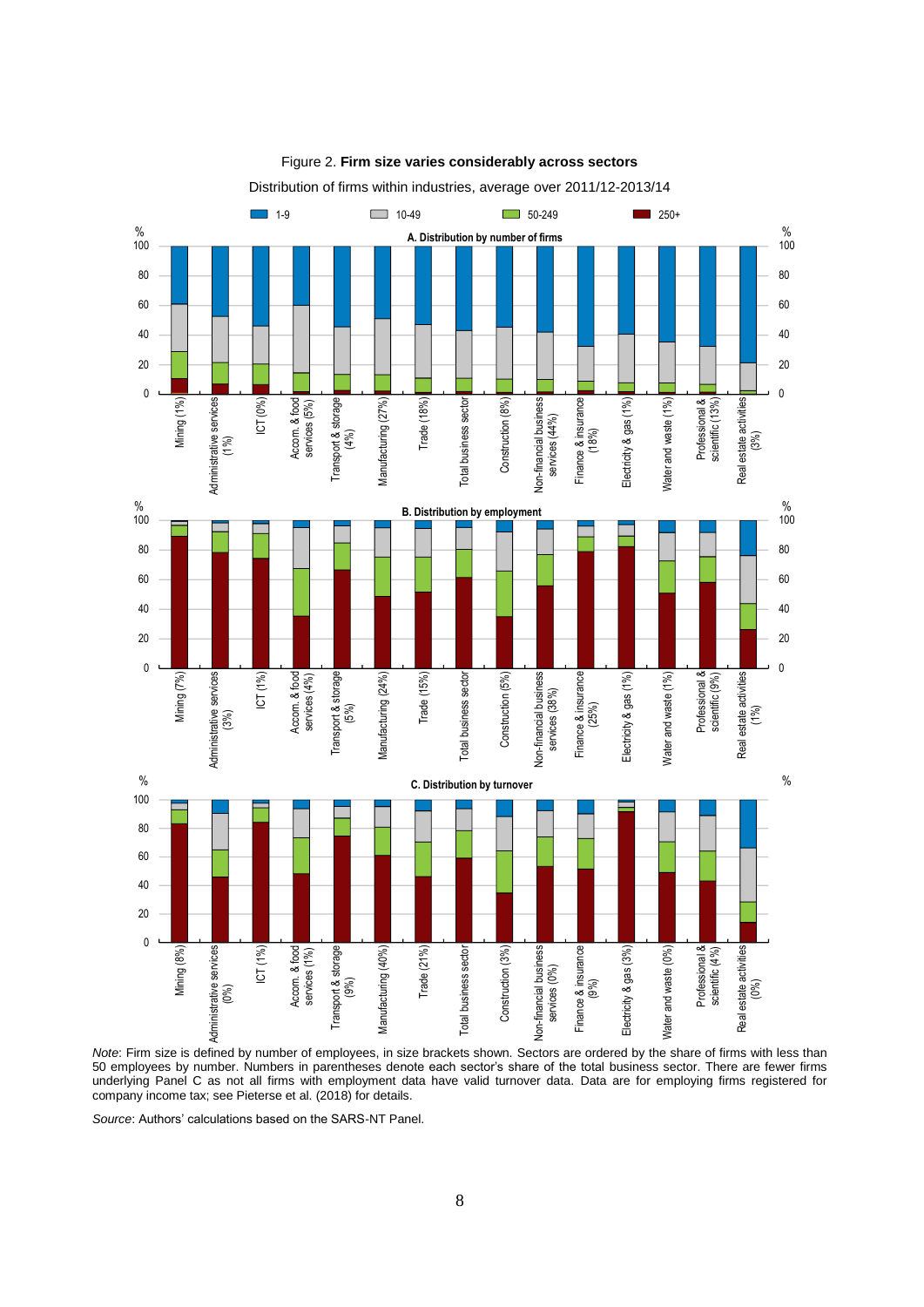

## **Figure 3. Average firm size by sector**

Note: Data are for employing firms registered for company income tax; see Pieterse, Gavin and Kreuser (2018) for details. *Source*: Authors' calculations based on the SARS-NT Panel.

24. Large firms are more prominent in South Africa than elsewhere. Large firms account for 65% of all employment and turnover in firms larger than 10 employees (micro enterprises are excluded to adjust for differences database coverage) (Figure 4). This share is similar to that in the United States, United Kingdom and Australia but much higher than the 45-50% in the typical country in this sample. Likewise, large firms account for a comparatively high share of firms by number: 5% of business sector firms have more than 250 employees. Cross-checks using the share of employment in the manufacturing sector from the labour force survey as the denominator also lead to the conclusion that the South African business sector is characterised by the dominance of large firms (Figure C.1). This is not a new finding: Fedderke *et al.* (2018) and OECD (2008) (amongst others) have previously highlighted the concentration of the South African business sector.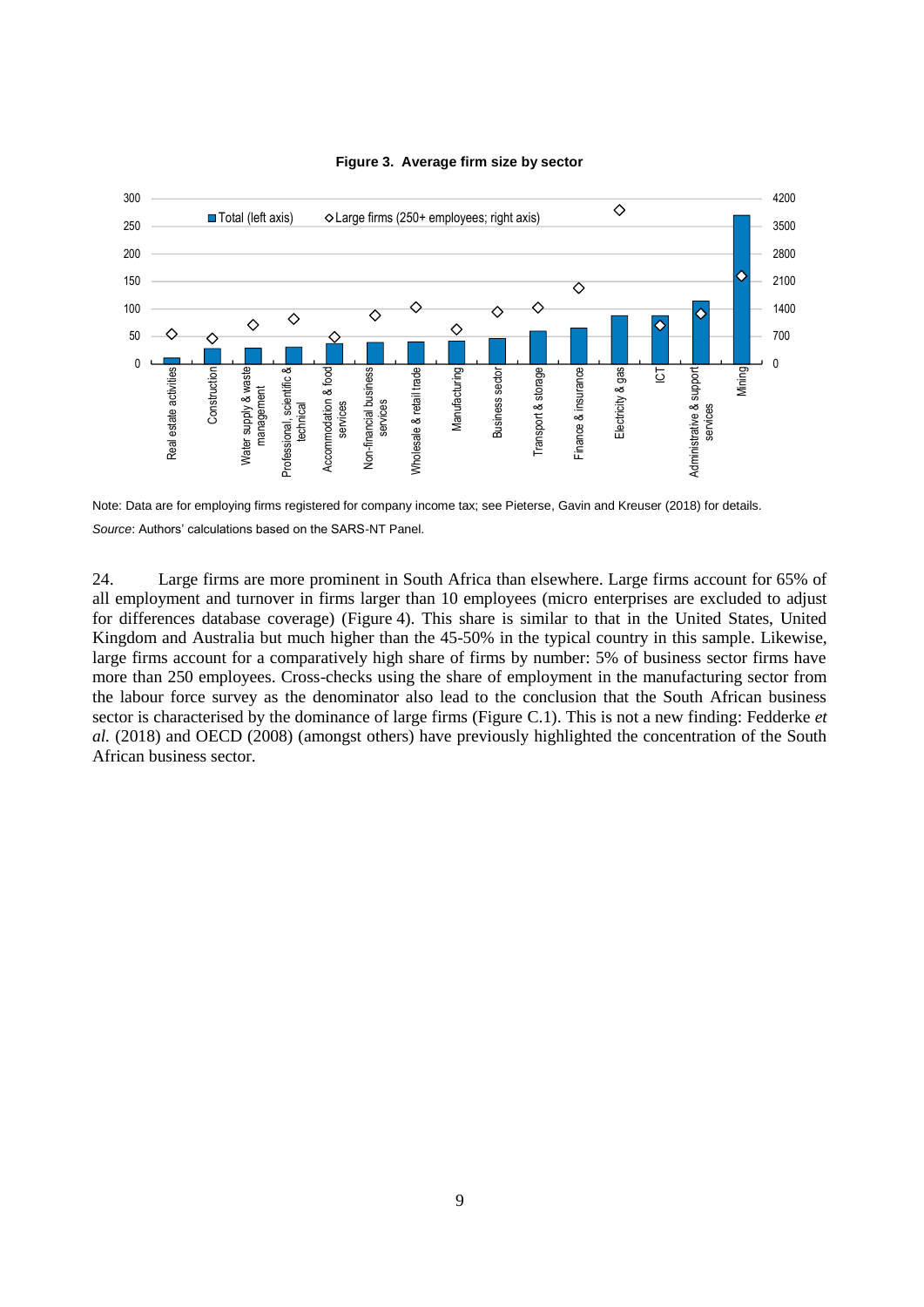

### **Figure 4. The share of large firms in the business sector is high**

*Note*: Data for South Africa are for 2012/13 and 2013 for other countries. Panel B is based on employees for Canada, Korea and the United States. The business sector comprises: mining; manufacturing; electricity and gas; water supply and waste management; construction; wholesale & retail trade; transport and storage; accommodation and food services; information and telecommunication services; finance and insurance services; real estate and rental activities; professional, scientific and technical services and administrative and support services.

*Source*: OECD Structural Business Statistics database and Authors' calculations based on the SARS-NT Panel.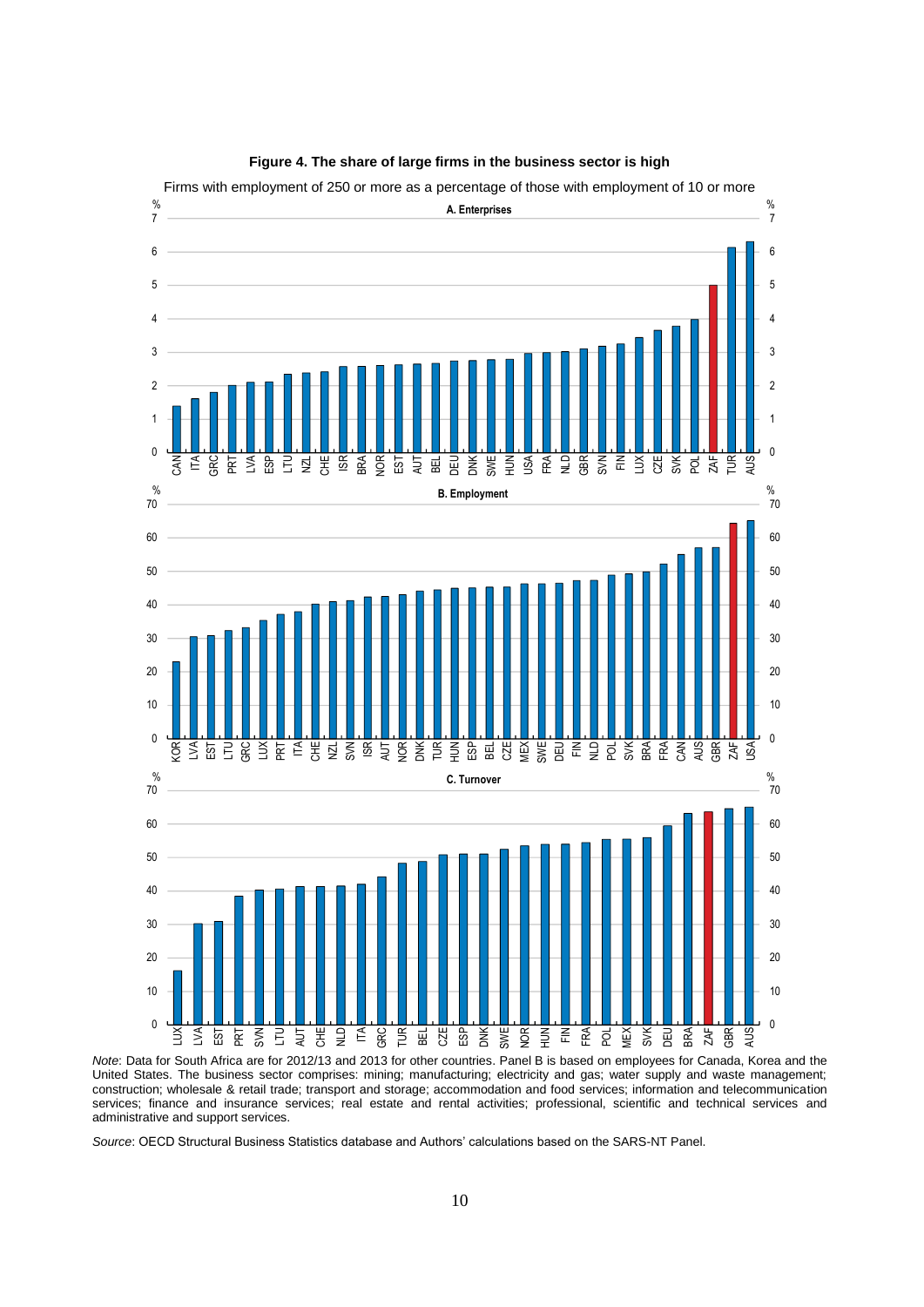### *Distribution of firms by age*

25. A firm's age can be calculated based on the year of registration, or some measure of beginning activity. For reasons discussed above and detailed in Appendix A, from 2010/11 onwards the first year with positive employment is used to denote entry and calculate age. Prior to this, employment is not a reliable indicator of entry. In the period from 2007/08-2009/10, it is difficult to distinguish genuine economic entrants and so the analysis of firm age does not use these firms. In the years before 2007/08 birth year can be based on company registration as a proxy for entry. The median gap between entry based on measures of activity and based on company registration is around 3 years for recent entrants, suggesting that the proxy is reasonable though imperfect (Figure A.4). Using age classes rather than age in years overcomes some of the measurement difficulty.

26. Start-ups (aged 0-2 years) are the main focus as they are more clearly identified. There is considerable variation across industries (Figure 5). The employment share of start-ups ranges from 1% in pharmaceuticals manufacturing to 20% in advertising and market research and publishing, audiovisual and broadcasting (Figure 5). In sectors typically considered as having low barriers to entry, the employment share of start-ups is higher. Conversely the employment share of start-ups is lower in sectors that are more capital-intensive, like electricity and mining. This pattern may in turn reflect barriers to entry such as access to finance and market structure, as well as product market regulations. Indeed regulatory protection given to incumbents, particularly state-owned enterprises in network industries, may also contribute to concentration in those sectors (OECD, 2017a).

### **Figure 5. Share of start-ups by sector**



Firms aged 0-2 years by sector, 2013/14

*Note:* Sectors are at the two-digit level.

*Source*: Authors' calculations based on the SARS-NT Panel.

27. The employment share of start-ups is partly dependent on the relative number of start-ups by sector. Consistent with the distribution of firms by firm size, there is a higher share of start-ups by number than by employment and it is more similar across sectors. This is partly determined by the fact that young firms tend to be small. Consequently, the employment share of start-ups is higher in industries where small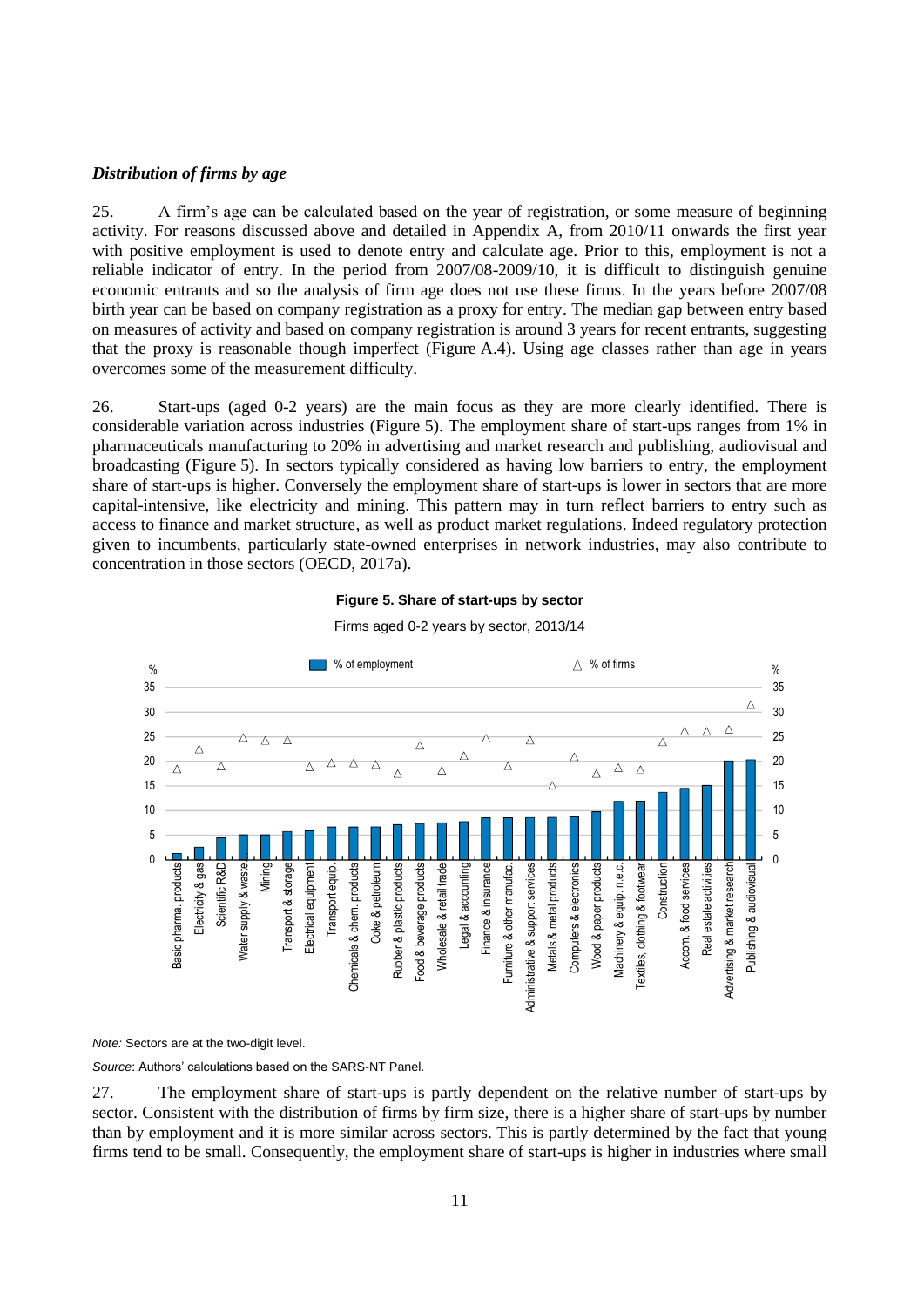firms predominate (Figure 6). On the other hand, large firms are typically older: 94% of employment at firms in manufacturing and business services with over 500 employees is at firms that are at least 6 years old. Amongst firms that are older (at least six years old), the median age rises with firm size.



### Figure 6. **Young firms are more prominent in industries with more small firms**

*Note*: Sectors are at the two-digit level with colours indicating which macro-sector they belong to. *Source*: Authors' calculations based on the SARS-NT Panel.

## **Firm entry and exit**

28. Firm entry and exit are key mechanisms for the introduction of new innovation and technologies. In a competitive economy, the process of creative destruction shifts labour and capital resources to the firms that are most productive and away from those that are least productive, boosting overall productivity and wages. This section looks at firms' entry and exit rates over time, by size, and by firm age to shed light on how this mechanism works in South Africa.

29. As mentioned above, the standard DynEmp v.2 approach is adjusted in several ways due to the characteristics of the SARS-NT database. For 2010/11 onwards, the first year of positive employment is used to indicate economic entry. Because entry due to mergers or non-economic reasons (such as improved compliance) cannot be reliably identified, entrants with first-year turnover in the top 5% of their sector are reclassified as existing firms with missing age. This screens out some implausibly large entrants. Without more information on the firms, more precise identification is difficult. However, the conclusions are littlechanged when firms with over 100 employees in their first year are treated as existing firms rather than entrants (Figure C.3). As in DynEmp, exit is defined on the basis of the last year with positive employment. The entry and exit rates are defined as the number of entrants or exiting firms as a percentage of the total number of firms with positive employment.

30. Based on this adjusted definition the entry rate averaged around 8% over 2010/11-2013/14 (Figure 7). There is a slight decline in 2013/14. These entry rates are lower than those in Brazil or Turkey (OECD, 2016) as well as other OECD countries (OECD, 2017c). Even though this includes some firms that are not genuinely new firms, the resulting over-estimation should be smaller than the under-estimation using the standard DynEmp definition of entry.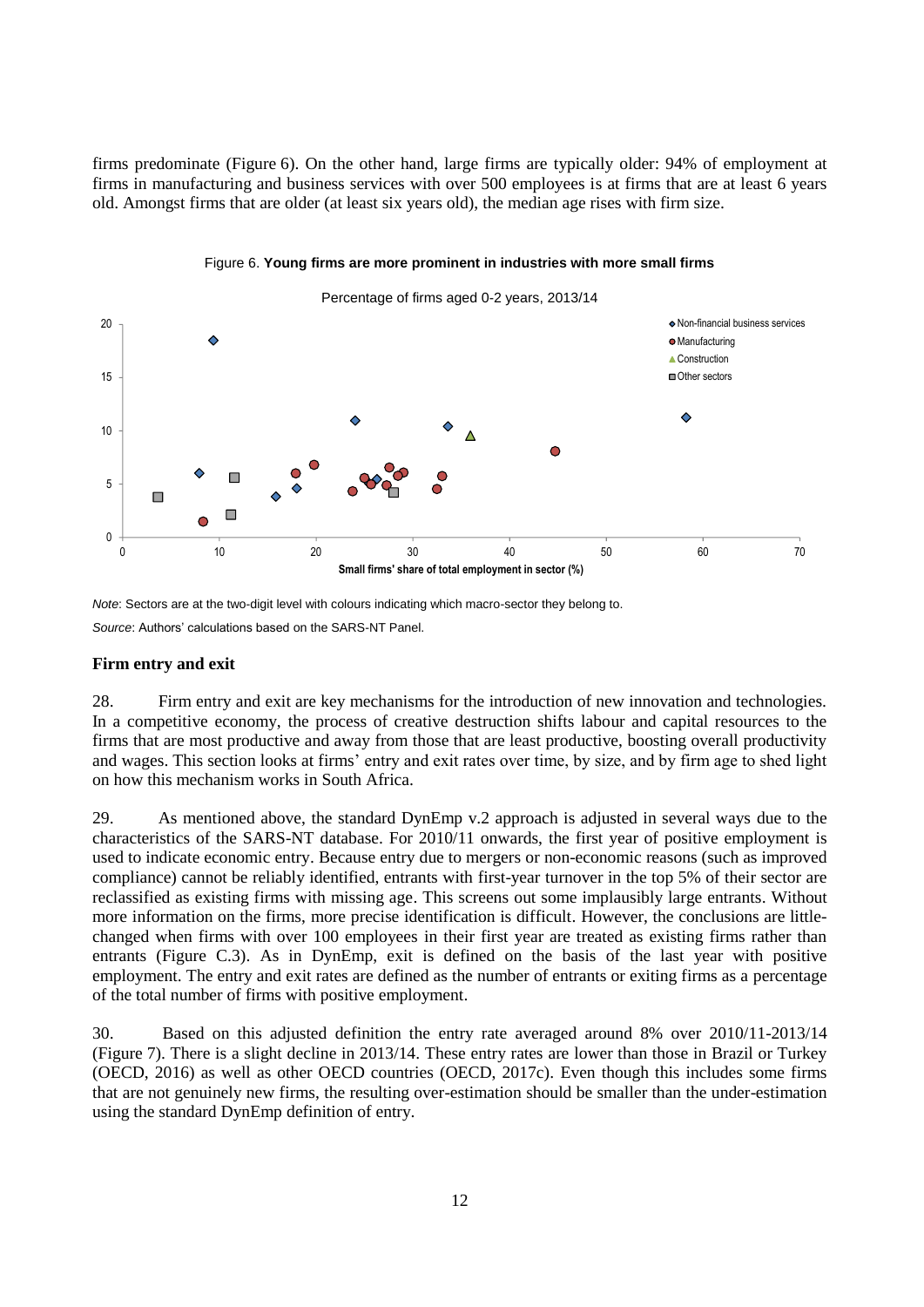31. The exit rate averaged 8% over the period and has increased, especially in 2013/14. That said, the uptick in 2013/14 should be interpreted with some caution as there may be firms that were especially slow in filing their tax returns. Given that these estimates of entry are likely to be overstated due to noneconomic entry, it is likely that the exit rate exceeded the entry rate in recent years. This is worrying given the link between start-ups and economic growth, employment growth and productivity growth, as well as the apparent domination of large firms in many industries.



### Figure 7. **Entry and exit**

*Note*: The data shown cover the manufacturing, construction and non-financial business services sectors. See Appendix A for data definitions.

*Source*: Authors' calculations based on SARS-NT database

32. The trends in entry and exit are similar for manufacturing, construction and non-financial business services, which points to economy-wide factors behind these trends. There are several potential explanations. One is economic activity: the South African economy grew at an average rate of 5% in the five years before the 2009 recession but afterwards GDP growth slowed from 3.3% in 2010/11 to 2.4% by 2013/14. This likely contributed to a tough business environment. A more structural explanation is proposed by Fedderke *et al.* (2018) who show that the sub-sectors of the manufacturing sector with high concentration and high barriers to entry (proxied by asset requirements) tend to have low rates of entry and high mark-ups. Recent case studies of specific value chains commissioned by the National Treasury highlight a range of barriers to entry including vertical integration and market power (Roberts, 2016). The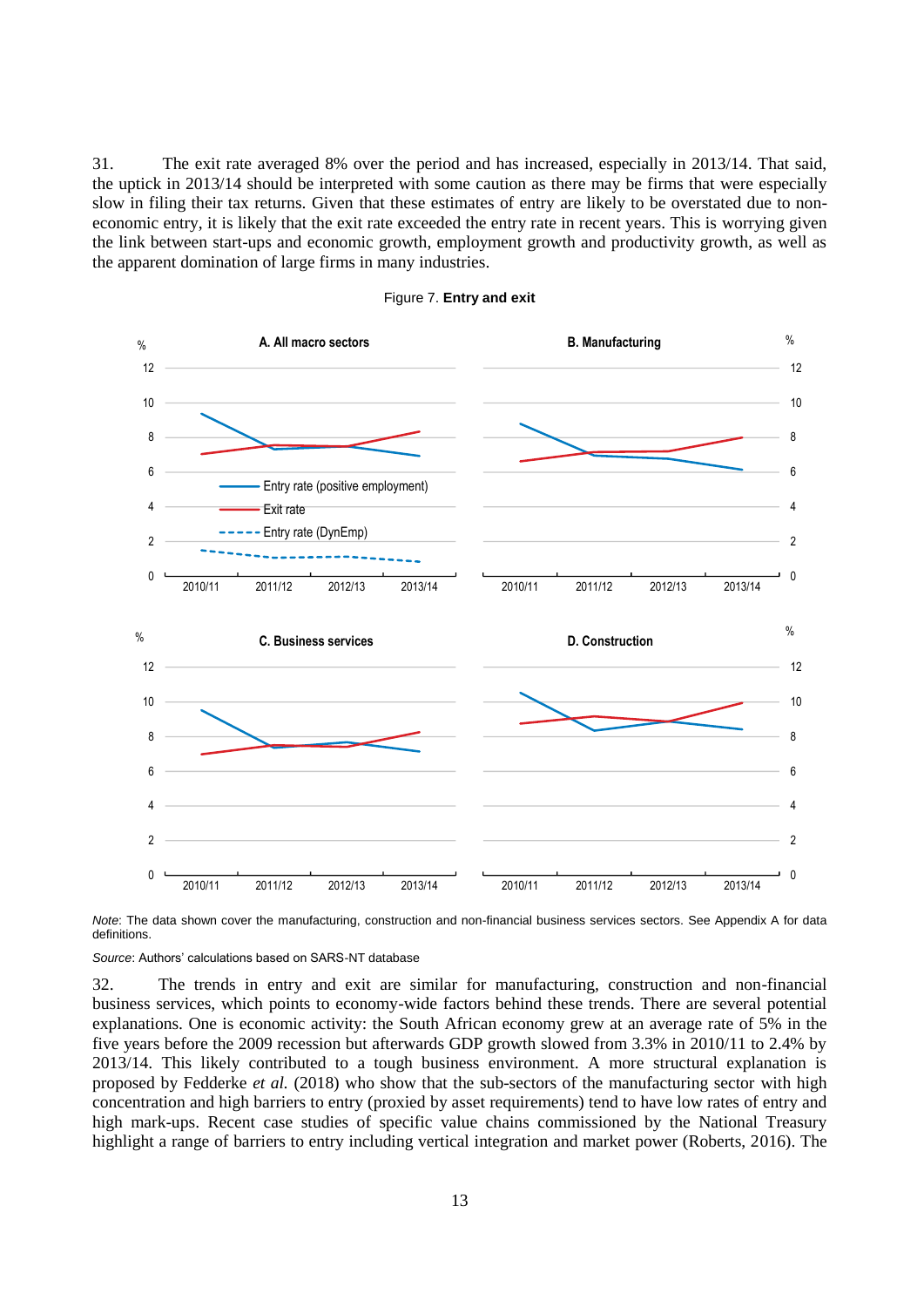OECD's product market regulation indicators point to relatively high regulatory barriers to entrepreneurship. A third explanation is that it is linked to a broader cross-country phenomenon; Criscuolo *et al.* (2014) show that the activity of young firms declined over 2001-11.

33. The data show that the definition of entry makes a large difference. The standard DynEmp definition that uses year of company registration where available (and first year of positive employment otherwise) results in a very low entry rate (at around 1% over the sample period). The DynEmp measure will understate entry in the period considered here  $(2010/11-2013/14)$  if firms have registered with the company office (CIPC) well before they started operating. In practice the median gap between year of registration and beginning to operate appears to be three years but there are a number of firms with much longer gaps (Figure A.4). As mentioned above, the measure of entry based on positive employment will overstate entry if compliance has improved or the matching of employees to firms has improved over time or mergers or other types of non-economic entry are not adequately controlled for. Thus the two definitions could be considered as lower and upper bound estimates of the true entry rate if there was full compliance and firms started operating when they registered their company name.

34. These conclusions seem fairly robust to other checks. Broadening the data to all industries (agriculture, mining, financial services and public-sector related industries) increases the entry rate slightly but does not change the conclusion. As a cross-check, positive turnover and positive expenses were considered as indicators of activity-based entry or exit. These variables are available fewer firms but allow entry and exit to be independent of the process in which the company and employee databases are matched during the creation of the SARS-NT Panel. These measures also suggests that entry rates have been below exit rates (Figure A.3).

# *Characteristics of entrants and exiting firms*

35. As would be expected, entry and exit rates decline with firm size. Micro enterprises (less than 10 employees) have the highest entry and exit rates, while very large firms (500+ employees) have low entry and exit rates (Figure 8). Indeed, micro enterprises account for about three-quarters of firms entering and 70% of firms exiting over 2010/11-2013/14. Exit rates are fairly stable over time, with only a slight increase for micro enterprises (Figure 9). Fedderke *et al.* (2018) also show that small firms account for the majority of firms entering and exiting in South Africa. This share of entrants that are micro enterprises is somewhat lower than in other countries, which is consistent with the challenges faced by entrepreneurs highlighted in recent OECD *Economic Survey of South Africa* (OECD, 2017a). On the other hand, the positive entry rate of large firms suggests that the cleaning above may be insufficiently strict to clean all implausibly large entrants (perhaps because turnover is missing for some firms); this reinforces the conclusion that the entry rate is likely to be somewhat overstated. But removing all large entrants (with over 100 employees) does not change the results materially.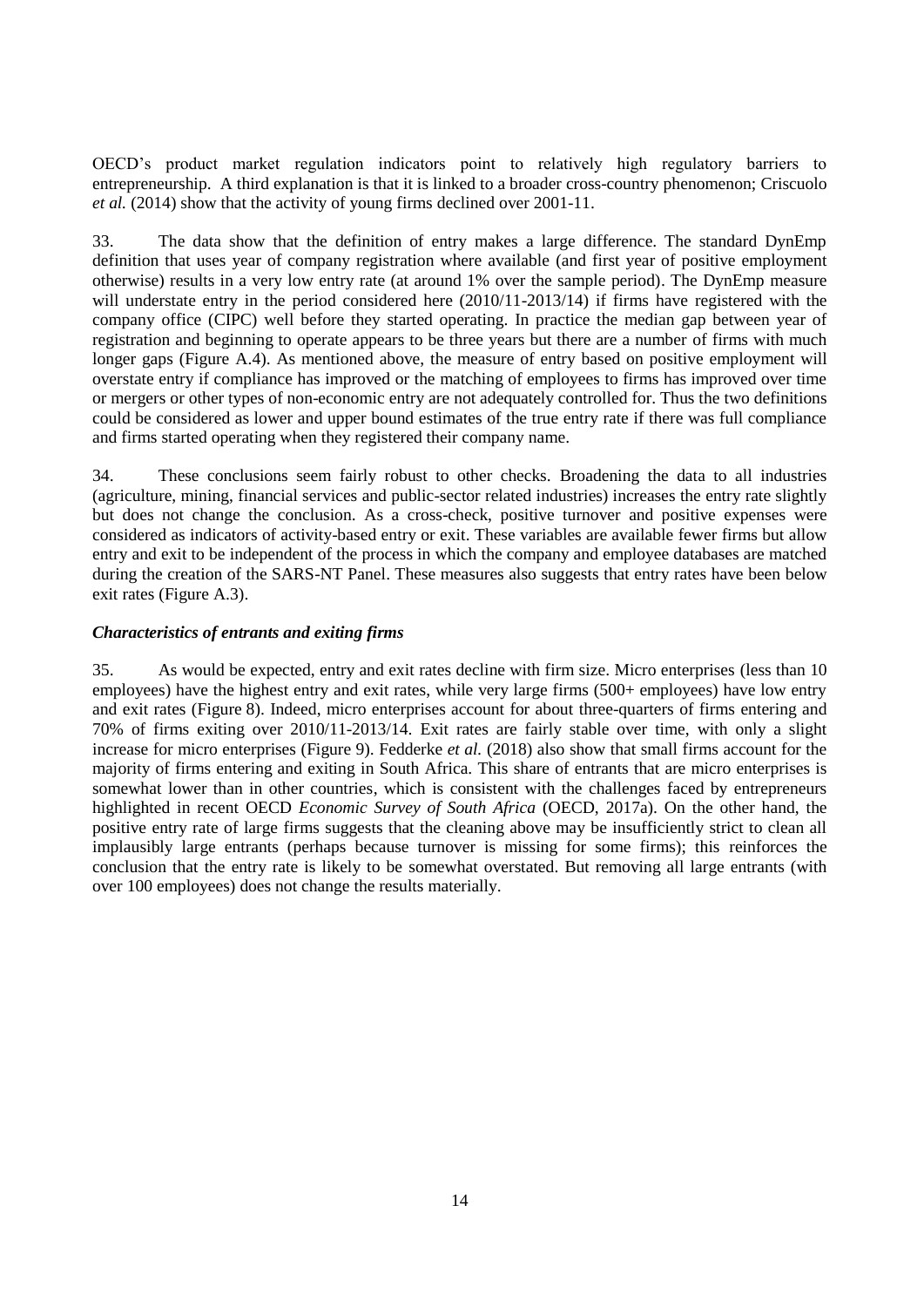

## Figure 8. **Average entry and exit rates by size class**

*Note:* Size is defined by number of employees. Data shown are for the manufacturing, construction and non-financial business services sectors over the period 2010/11 to 2013/14. Entry (exit) rates are calculated as the number of entering (exiting) units with positive employment over total number of units with positive employment in each size category shown.

*Source*: Authors' calculations based on the SARS-NT Panel.

#### Figure 9. **Exit rates by size over time**



*Note:* Data shown are for the manufacturing, construction and non-financial business sectors. See Appendix A for details.

### *Source*: Authors' calculations based on the SARS-NT Panel

36. Looking at exit rates by firm age shows that young firms have a higher exit rate than old firms. Over 2012/13-2013/14 the exit rate averaged 8% for young firms (less than three years old) and 7% for those six or more years old. The finding for young firms fits with other work showing that young firms are typically more vulnerable and their employment growth more volatile (Calvino *et al.*, 2016). However, firms older firms comprise a much larger share of exiting firms than young firms due to the age distribution of South African firms. Regressing exit (as a dummy variable) on interactions between age and size classes (allowing for time fixed effects) suggests that, as would be expected, young firms and micro enterprises (0-2 years and up to 9 employees) have the highest exit probability, followed by other micro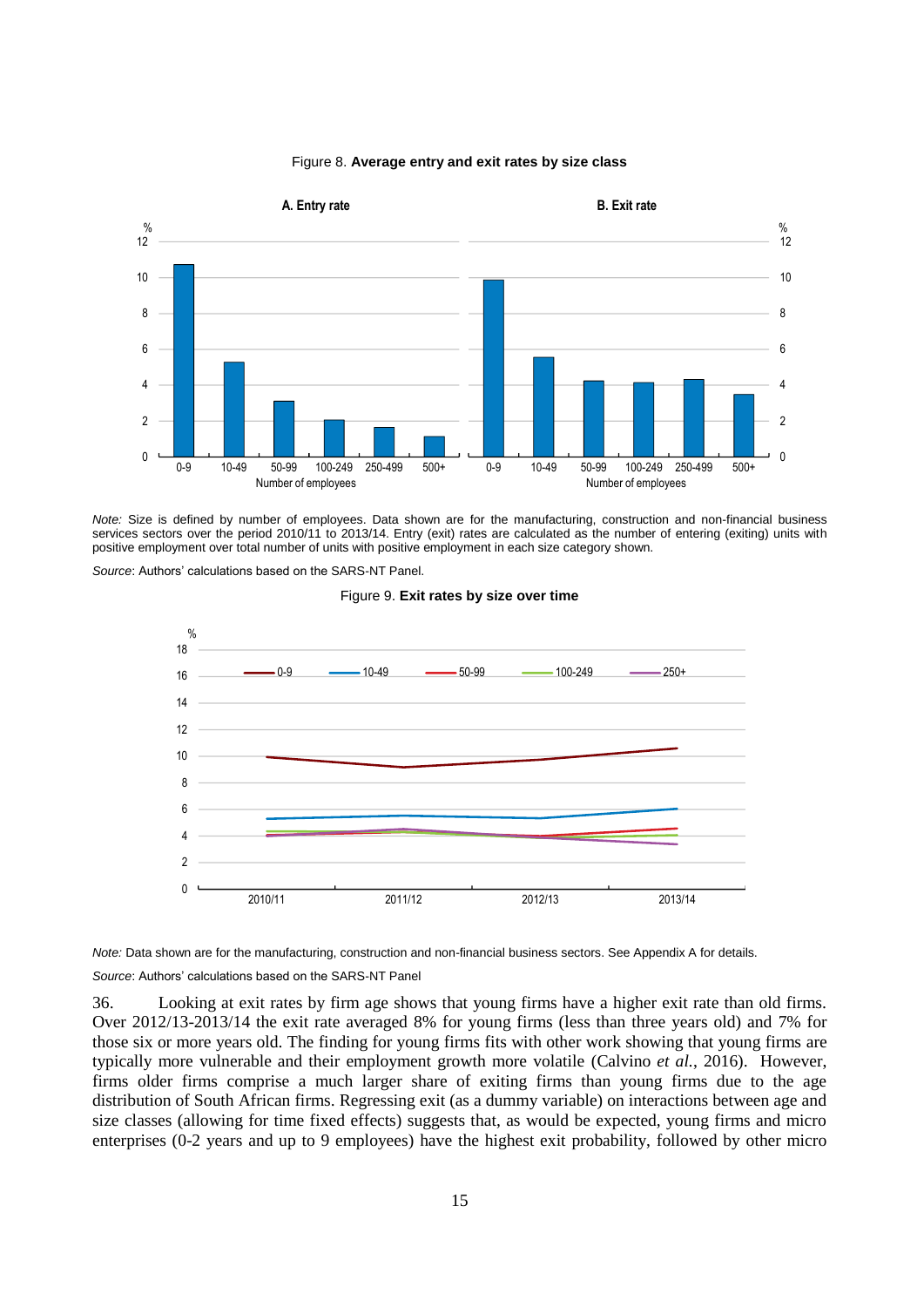enterprises. Thereafter the probability declines and is close to zero for firms with 20 or more employees that are more than 2 years old.

37. It is possible that the exit rate is pushed up by micro enterprises shifting to the turnover tax regime described above. However, this is unlikely for two reasons. Firstly, the Davis Tax Committee (2014) noted that take-up of the scheme had been disappointing, with only 7 827 firms registered in July 2013. Secondly, inspection of exit rates by firm size for turnover ZAR 200 000 either side of the threshold (ZAR 1 million) does not reveal any stark differences.

# **The dynamics of firm growth and job creation**

38. New firms contribute directly to employment dynamics through three channels: they create jobs by entering the market with positive employment; they destroy jobs if they close; and they create and destroy jobs by hiring and firing workers. Transition matrices in the DynEmp framework allow the employment growth performance of firms to be tracked and compared. The adjusted DynEmp definition that relies on the first year of positive employment from 2010/11 onwards is used for this analysis. In the SARS-NT sample, the cohort of firms that were created in 2010/11 contributed 2.6% to net job creation over 2010/11-2013/14 (Figure 10). The rate of net job creation from entrants was highest in construction and lowest in non-financial business services.

39. A better understanding of the contribution that new firms make towards employment growth can be gained using the growth decomposition framework developed by Calvino *et al.* (2015). The framework decomposes the performance of new firms into four key indicators: the start-up ratio; average size at entry; survival rate; and post-entry growth (Figure 11). Together, these indicators describe how many firms enter, how big they are, how many survive, and how they grow. The measures are described as follows:

- The start-up ratio measures the relative weight of entrepreneurship in the economy and is calculated as the number of entrants relative to the country's total employment.
- The survival share reflects the extent to which the selection process of entrants is strong in an economy and is measured as the number of units that survive until (or beyond) the third year of life relative to the total number of starting units.
- Average size at entry measures the average number of employees for entrants.
- Average post-entry growth measures the growth performance and the scale-up potential of surviving start-ups. It is measured as the final over initial employment ratio of surviving entrants.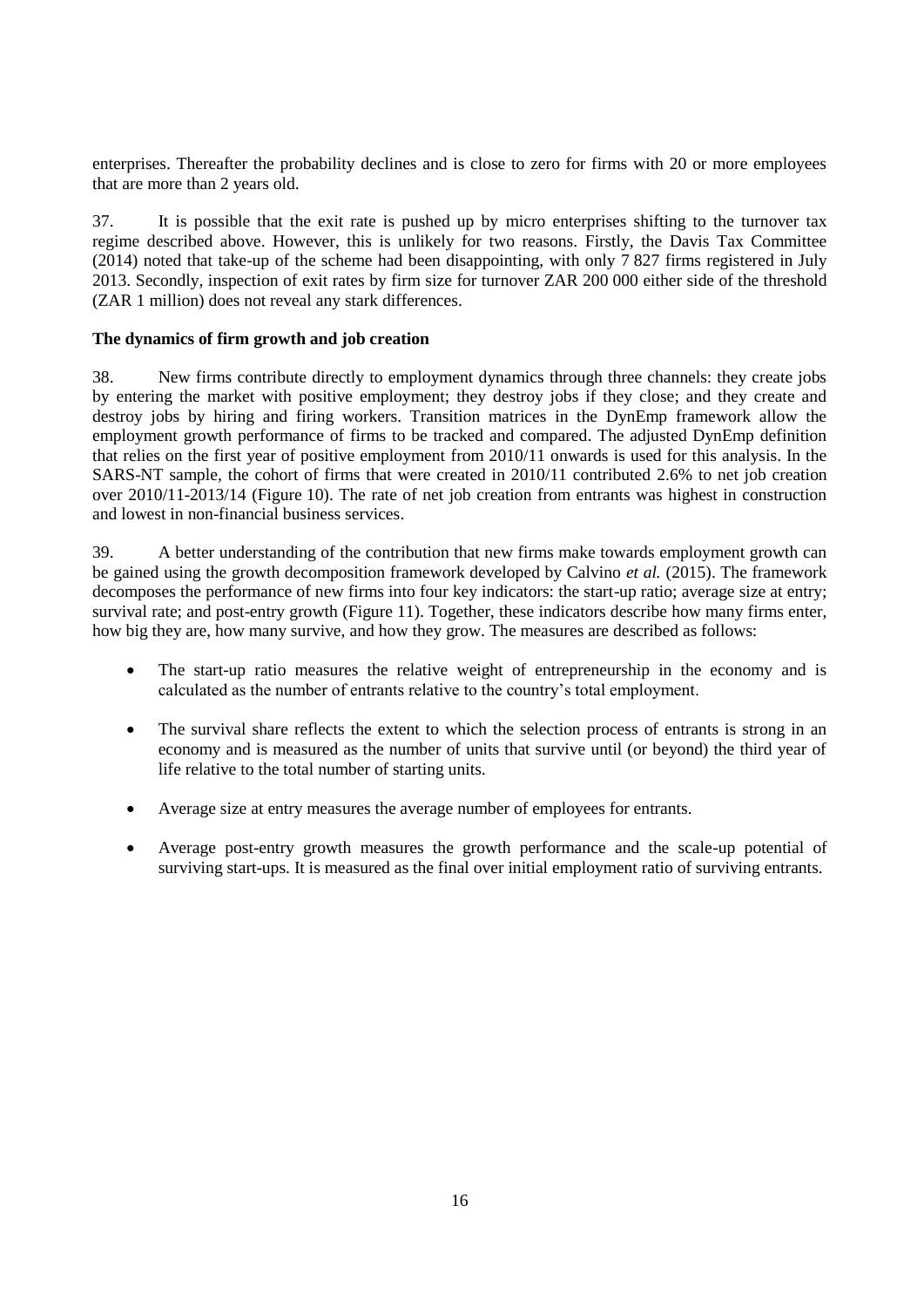



Jobs created over three years by entrants in 2010/11 relative to total employment in sector

*Note*: The graph illustrates the growth of surviving entrants between 2010/11 and 2013/14. Business services excludes financial and insurance services. See Calvino, Criscuolo and Menon (2015) for full details of the calculation.

*Source*: Authors' calculations based on the SARS-NT Panel.



Figure 11. **Components of the contribution of entrants to net job creation** 

*Source*: Calvino, Criscuolo and Menon (2015).

40. Figure 12 shows each of the four components of job growth from entrants in 2010/11 for the three main sectors. There were 2.7 start-ups per thousand employees in these sectors that were still operating three years later (Panel A). On average, firms had 10 employees when they began operating (Panel C). Two-thirds of the new firms that entered in 2010/11 survived three years (Panel B), typically growing by 50% (Panel D). Sectoral specificities play an important role when examining the dynamics of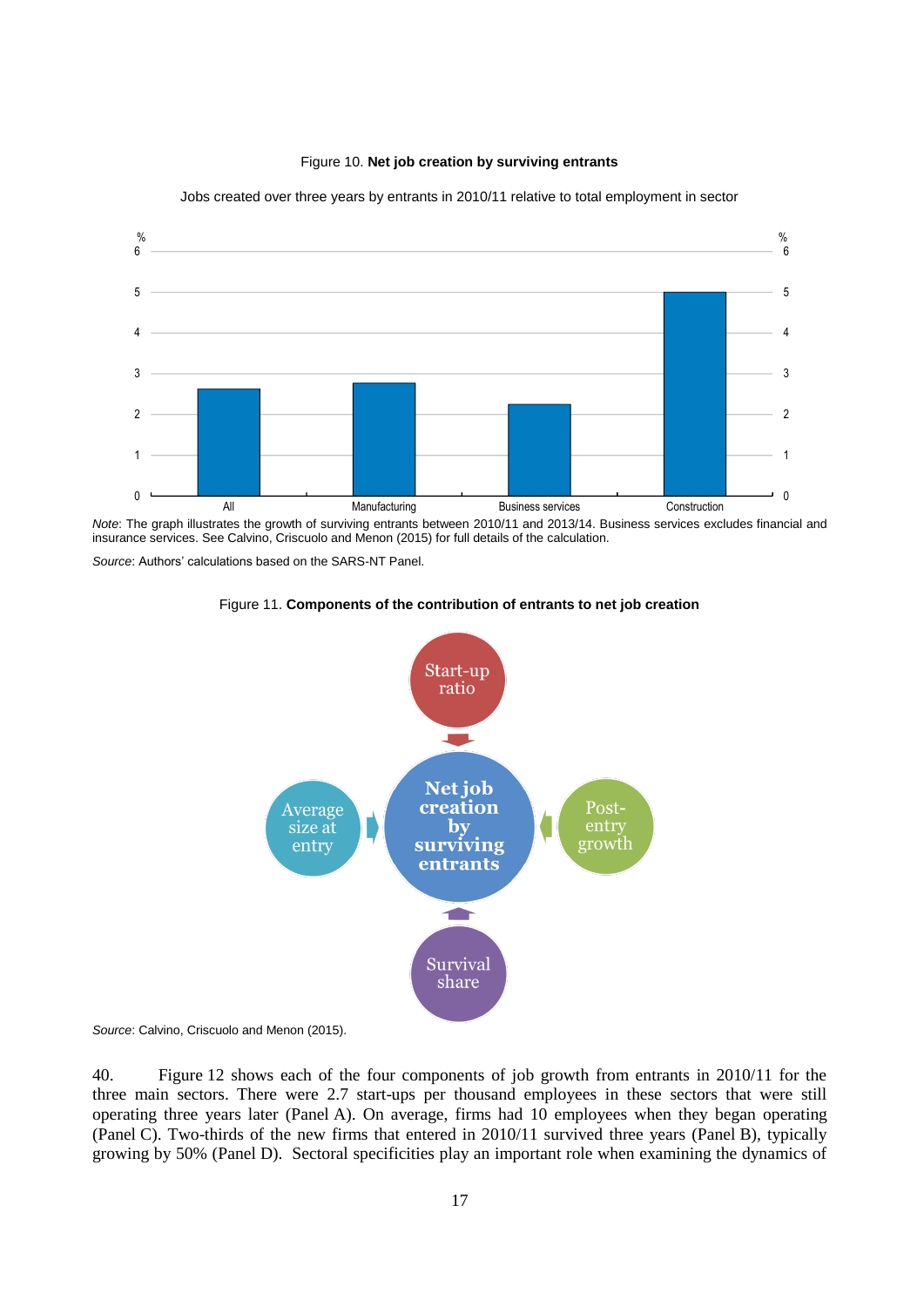entry, survival, and growth of businesses. In manufacturing, the start-up ratio is low while the high average size at entry is high. This could be an indicator of barriers to entry, perhaps related to start-up capital. The construction sector has the highest number of start-ups per thousand employees. This points to relative ease of entry. It may also be due to increased demand as there has been substantial infrastructure investment; over 2010/11-2013/14 public sector infrastructure spending increased by 8% per year on average. Firms entering the business services sector have a lower average size at start-up than manufacturing and the highest survival rate among the three macro sectors.



Figure 12. **Decomposition of job creation by surviving entrants in 2010/11 over three years** 

*Note*: The graph illustrates the four components of the growth decomposition of surviving entrants between 2010/11 and 2013/14. Business services excludes financial and insurance services. See Calvino, Criscuolo and Menon (2015) for full details of the decomposition.

*Source*: Authors' calculations based on the SARS-NT Panel

41. A more detailed decomposition of the firm-level dynamics shows that there is considerable variation between sectors in all four components of net employment growth (Figure 12). In 2010/11, average employment at entry ranged from 5 employees in real estate and rental activities, which also had the highest start-up rate, to 22 employees in manufacturing of basic pharmaceutical products, which had the lowest start-up rate. There is a strong negative relationship between start-up rates and average size at entry, even excluding outliers. The detailed data also show that subsequent employment growth is higher in sectors with firms that are smaller at entry. The average survival rate by sector is negatively correlated with the average size at entry.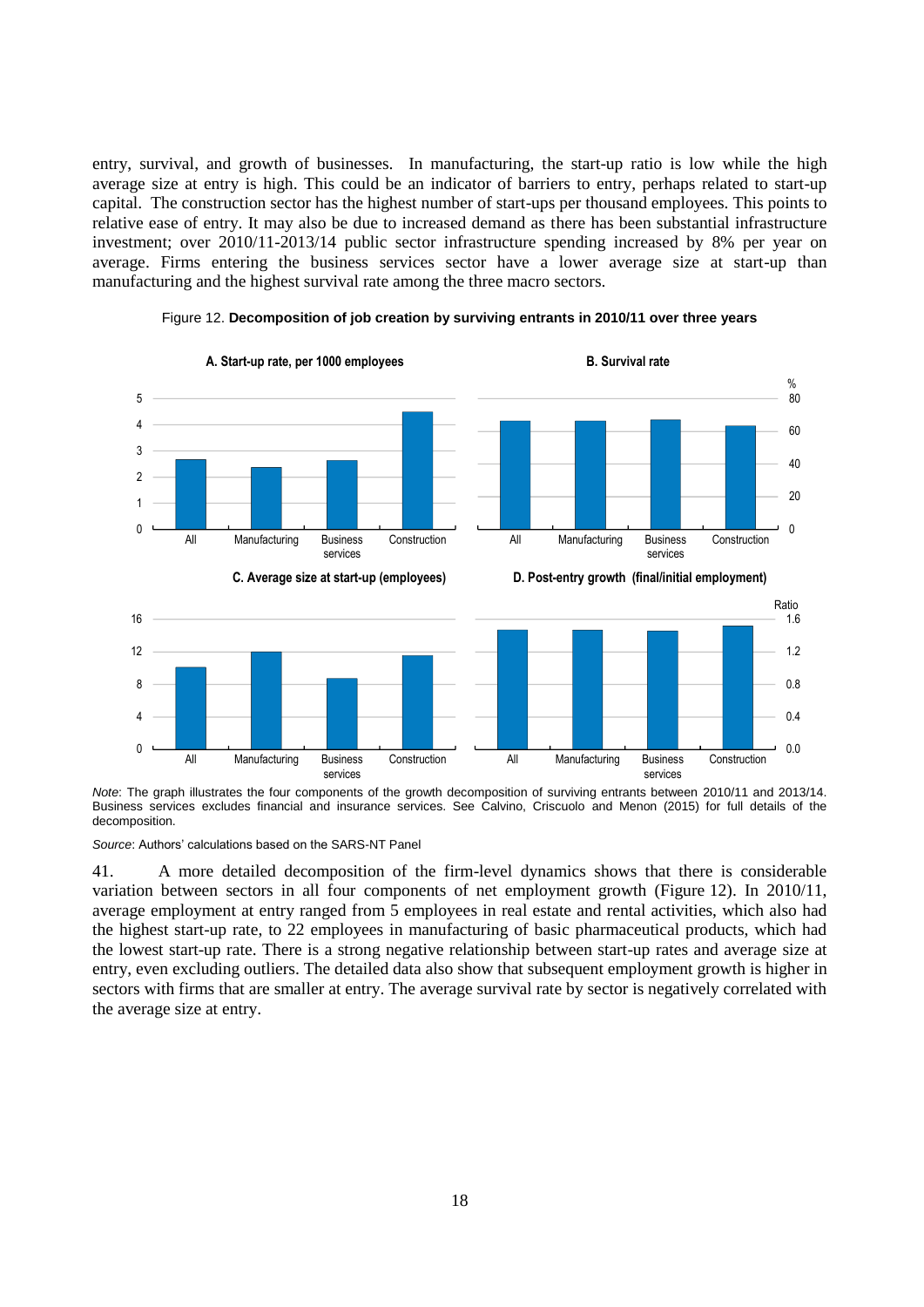## Figure 13. **Sectoral dynamics**



#### A. Start-up rate and average size at entry

*Note*: Industries shown are in the manufacturing, construction and non-financial business services macro sectors. Industries are at the two-digit sectoral level with colours indicating which of the three macro sectors they belong to. Differences with earlier figures are due to the fact that these calculations include firms that did not survive three years.

*Source*: Authors' calculations based on the SARS-NT Panel.

42. The empirical literature also points to considerable and persistent within-industry heterogeneity (Bartelsman and Doms, 2000; Syverson, 2011). Sector-specific dynamics can depend on factors such as capital intensity, the presence of significant economies of scale, sunk costs, or concentration (Siegfried and Evans, 1994; Audretsch, 1991), the stage of development of the industry (Agarwal and Gort, 1996; Klepper, 1996), or the nature and evolution of its technological base (Audretsch, 1995; see also Santarelli and Vivarelli, 2007). In their study of mark-ups in South Africa's manufacturing sector, Fedderke *et al.* (2018) show that barriers to entry affect the relationship between concentration, firm size and entry and exit dynamics differently across sub-sectors of manufacturing. While they find evidence that mark-ups are a barrier to entry in sectors such as food and food products, textiles, clothing and footwear, and chemicals manufacturing but not in beverages, coal or transport equipment, amongst others.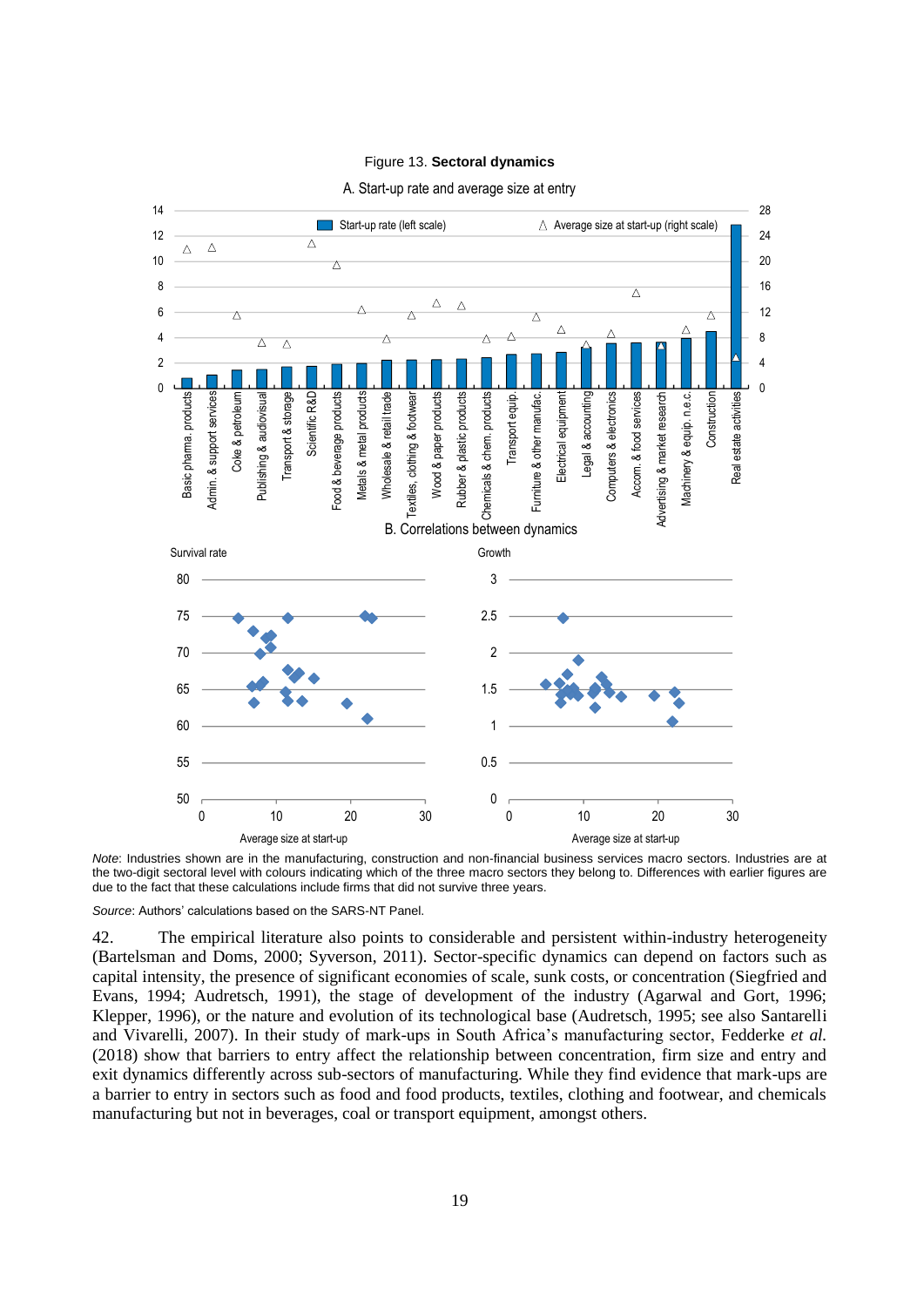43. As discussed above, the entry rate is overstated because corporate activity is not identified. Figure 8 shows that there are some large entrants. Reclassifying firms with 100 or more employees from entrants to existing firms has the expected effect of lowering the average size at start-up, to 9 employees (Figure C.4). The biggest effect is in construction. When birth year is used as the primary measure of entry when available (following the standard Dynemp v.2 approach), the start-up ratio is very low (0.4 per 1000 employees) and the average size at entry is around 7 employees. The actual start-up rate is likely to be closer to the higher estimates. These results are broadly unchanged when the performance of entrants in 2011/12 is considered instead (see Figure C.2). As the database grows over time, these issues will be able to be investigated further.

### *Firm dynamics compared to other countries*

44. Comparing the net job creation by entrants and the sources of this growth helps to put the South African figures in context, bearing in mind the caveats mentioned above. New entrants contributed fewer jobs relative to existing employment than in Brazil or Turkey (about 6% and 7.5%, respectively) (Figure 14). The high degree of cross-country variation in net job creation by new firms is driven by variation in the start-up ratio, average size at entry and post-entry growth (Calvino *et al.*, 2015; Figure 15). By contrast, the survival rate is fairly similar across countries, at around 60%. The main points of difference between the South African dataset and the other DynEmp countries are the especially low startup rate per 1 000 employees and the high average size of new firms; in Brazil and Turkey the start-up rate is much higher and the average size at start-up is lower.



#### Figure 14. **Net job creation by surviving entrants relative to total employment**

*Notes*: The graph illustrates the ratio between employment at time t +3 of surviving entrants and overall country employment at time t. Figures report the average for different time periods. For South Africa,  $t = 2010/11$ . For other countries  $t = 2001$ , 2004 and 2007, conditional on their availability. Sectors covered are: manufacturing, construction, and non-financial business services. Owing to methodological differences, figures may deviate from officially published national statistics. Data for some countries are still preliminary.

*Source*: SARS-NT Panel; Calvino, Criscuolo and Menon (2015); OECD (2016); DynEmp v.2 database (accessed in June 2017); Authors' calculations.

45. Significant cross-country differences in business dynamics have been highlighted by previous studies (see for instance Bartelsman *et al.*, 2005; 2009; Criscuolo et al., 2014) and these appear related to a wide variety of factors, with an important role played by institutions. In this context, Calvino, Criscuolo and Menon (2016) highlight the role of bankruptcy regulations, contract enforcement and access to finance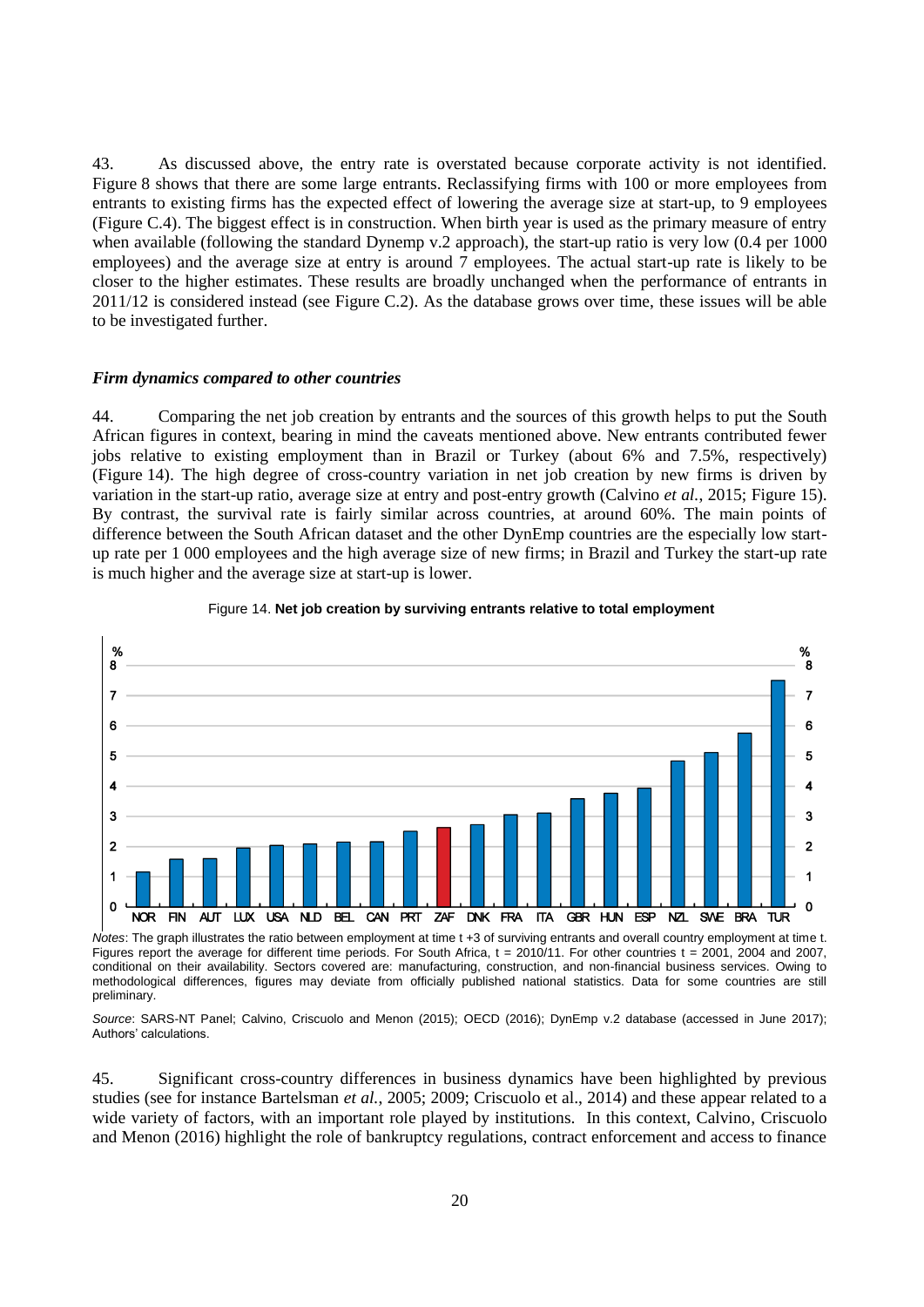as important factors for a dynamic business environment, Bravo-Biosca *et al.* (2016) focus on the role of labour market institutions and of a well working financial system, while Andrews *et al.* (2014) highlight how policy mediates the extent to which tangible resources flow to innovative firms. Relatedly, Klapper *et al.* (2000) examine the role of entry regulations as barriers to firm creation, and their effects on the size of entrants and on incumbents' growth, while additional contributions corroborate the fact that industries more financially dependent grow relatively faster where financial markets are more developed (see among others Beck *et al.*, 2008; Aghion *et al,* 2007). In a South African context, Fedderke *et al.* (2018) find that mark-ups are higher in South Africa's manufacturing sector than in Finland's.

46. The difference between the South African data and the other countries likely reflects a combination of four factors: (i) structural factors related to the South African economy such as product market regulation, bankruptcy regulations, licensing, access to finance and skills (discussed in OECD, 2018); (ii) the slowing of the economy after the financial crisis (which may have also reduced access to finance for start-ups); (iii) the self-selection aspect of the SARS-NT tax database and related to this, the informal sector and the potential for start-ups to begin as sole proprietorships, which would be outside of the SARS-NT database; and (iv) some corporate activity being falsely identified as entry in the SARS-NT database. For instance, the relatively high survival rate despite difficult economic conditions could reflect selection factors if only firms that expect to survive bother to register for tax. But the high survival rate could reflect structural factors such as high barriers to entry and weak market selection. The survival rate is also linked to the very low exit rates for firms with 20 or more employees that have survived their first two years highlighted above as well as the low entry rate. Interestingly, the sources of firm growth in South Africa look most similar to those in Norway and the United States; the latter countries alsohas fairly large firms dominating the economy (Figure 4).



*Note*: The graph illustrates the four components of the growth decomposition of surviving entrants between period t and t+3. Figures report the average for different time periods. For South Africa, t = 2010/11. For other countries t = 2001, 2004 and 2007, conditional on their availability. Sectors covered are: manufacturing, construction, and non-financial business services. Owing to methodological differences, figures may deviate from officially published national statistics. Data for some countries are still preliminary.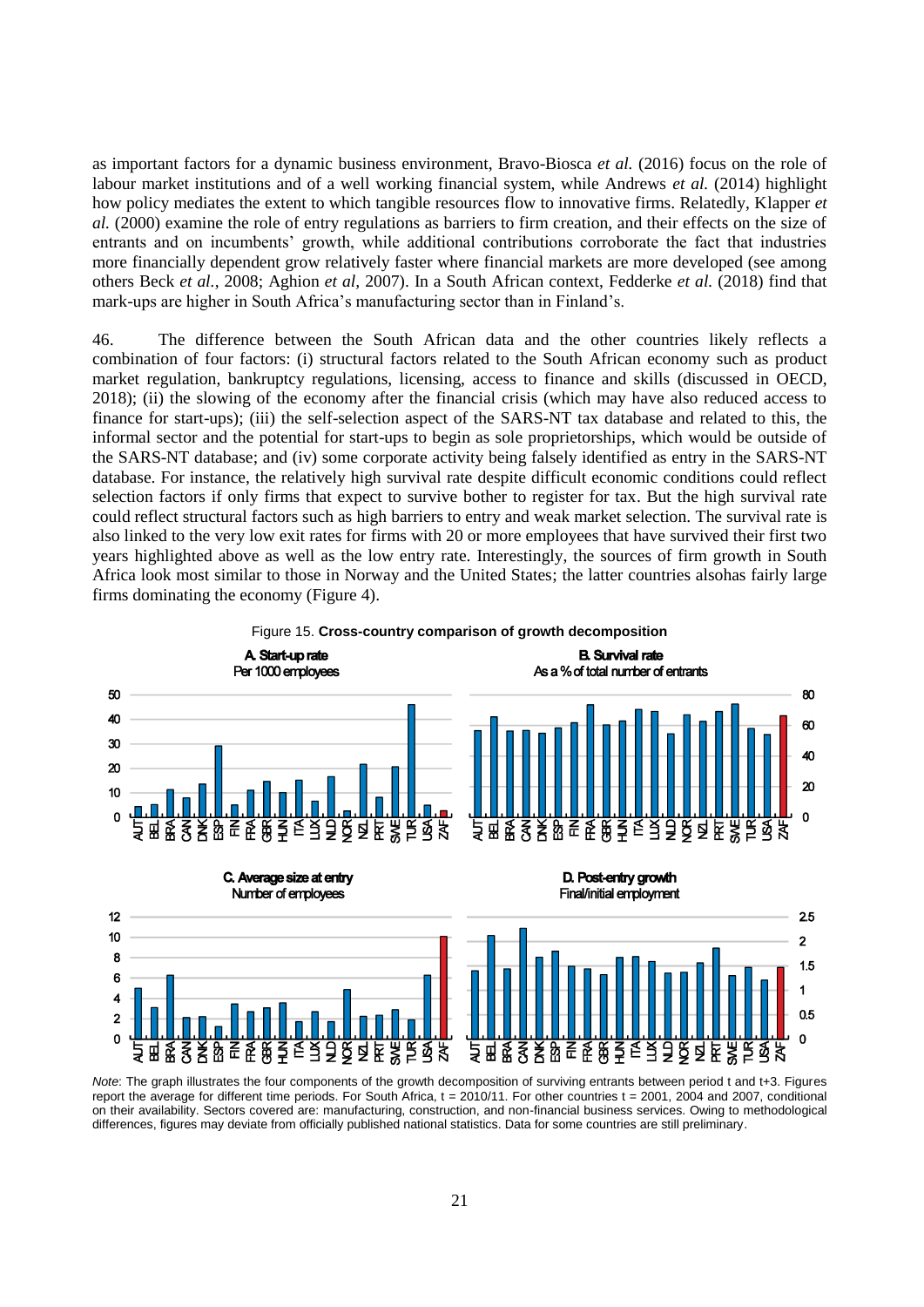*Source*: SARS-NT Panel; Calvino, Criscuolo and Menon (2015); OECD (2016); DynEmp v.2 database (accessed in June 2017); Authors' calculations.

### *Growth of micro-entrants*

47. The cross-country work related to the DynEmp project has shown that start-ups and young firms are drivers of job creation. But only a small number of firms account for this growth in jobs. These are the innovative, transformational firms that scale up quickly. They are especially interesting because their growth is typically what offsets the job losses that come from the high exit rate of young firms (Calvino *et al.*, 2016). The SARS-NT Panel allows the growth of micro-entrants to be tracked over time, specifically, the status of the 2010/11 cohort of entrants in 2013/14.

48. In South Africa, there are more surviving start-ups than exiting start-ups, which is in line with other Dynemp countries (Figure 16, see also Figure 11 in Calvino *et al.*, 2015, and Figures 10 and 11 in Criscuolo *et al.*, 2014). After three years, 12% of micro start-ups had grown into a higher size class, compared to an average of 3% and a maximum of 8% in other DynEmp countries. As in most of the DynEmp countries, micro-entrants are net job creators (Calvino *et al.*, 2016). There is some evidence of stronger dynamics in manufacturing and construction than business services, perhaps linked to market selection (Figure 17). In manufacturing and construction, a higher share of firms exited, and a higher share also grew beyond micro enterprises; this manifests itself in a higher share of job creation coming from growing firms. Nonetheless, the manufacturing jobs destroyed by micro enterprises closing exceeded those created by the survivors.



#### Figure 16**. Few micro-entrants grow but they are important job-creators**

Performance of 2010/11 micro-entrants over three years

*Note:* Micro-entrants are firms with less than 10 employees. The sample is restricted to manufacturing, construction and non-financial business services.

*Source*: Authors' calculations based on the SARS-NT Panel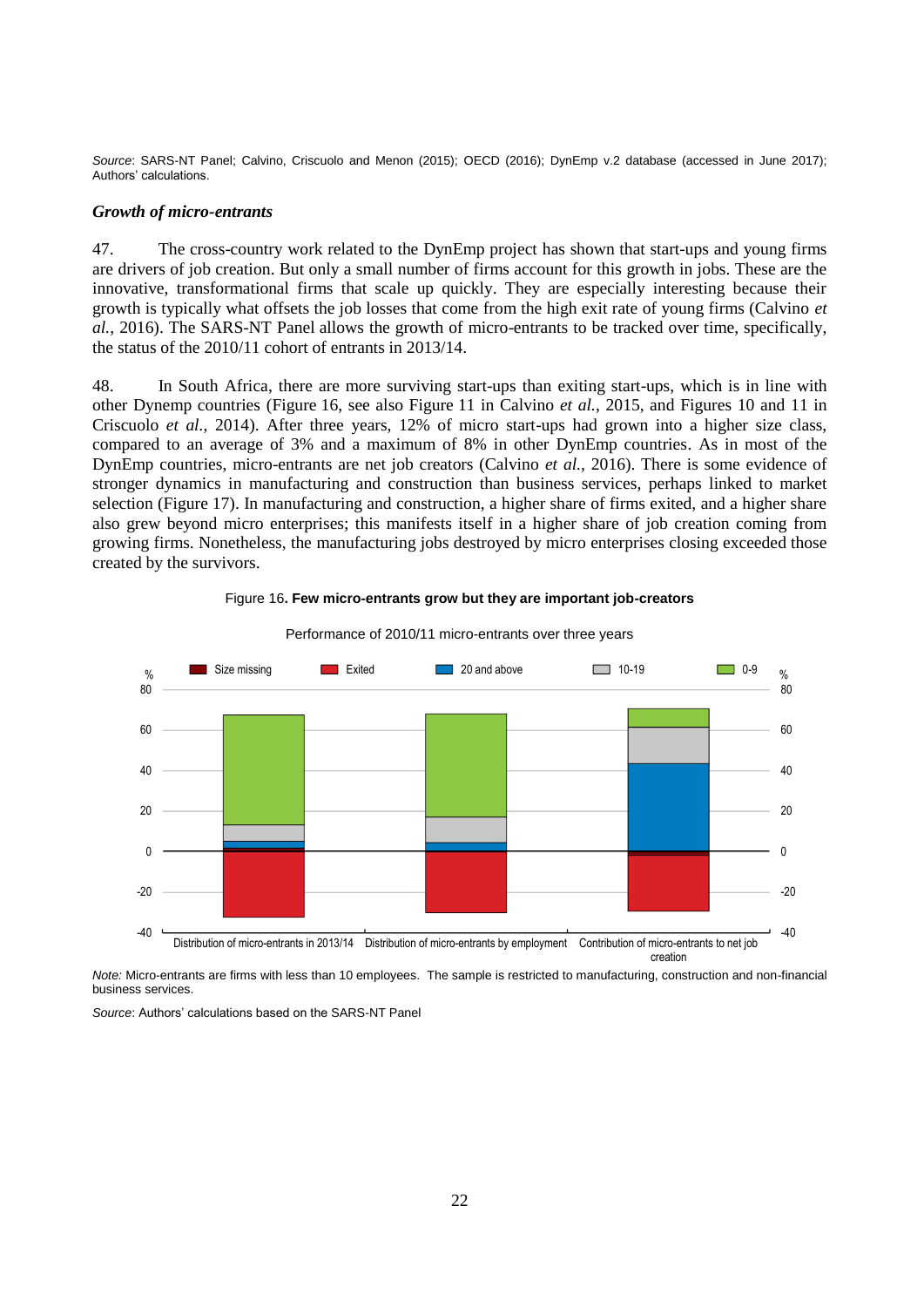

## **Figure 17. Performance of micro-entrants across key sectors**

Three-year employment growth performance of firms created in 2010/11

*Note*: A small share of micro-entrants that are missing size information are excluded.

*Source*: Authors' calculations based on the SARS-NT Panel

49. The DynEmp approach also shows the importance of existing large firms in driving employment flows. The transition matrices contain the gross job creation and destruction of firms from 2010/11 to 2013/14. Large firms (with 250 or more employees) made the largest contribution to gross job creation and destruction as well as net job creation (Figure 18). But the faster growth of small firms, particularly micro enterprises, meant that they created many more jobs than they destroyed so that net job creation was not dissimilar to large firms.

# Figure 18. **Job creation and destruction by existing surviving firms**

Change in number of employees from 2010-11 to 2013/14 by initial firm size



*Note*: Industries shown are in the manufacturing, construction and non-financial business services sectors. Jobs created by entrants and exiting firms are not included.

*Source*: Authors' calculations based on the SARS-NT Panel.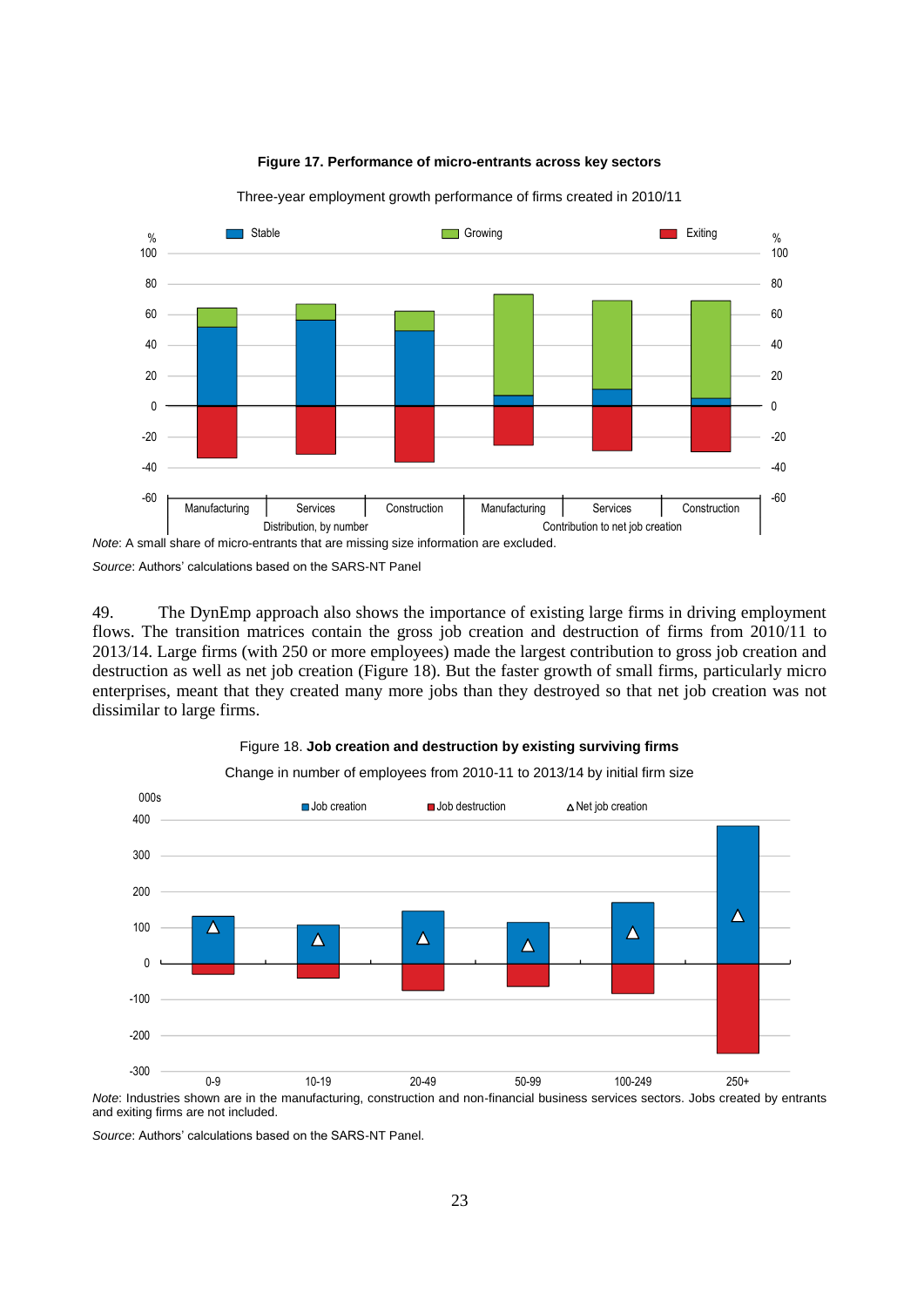## *The role of age in firm growth*

50. As for other countries, and in other studies, young firms grow faster than old firms. In 2012/13- 2013/14 the difference between average employment growth of young (0-2 years old) and older (6 or more years old) firms was more than 4 percentage points in all industries considered here except publishing, and highest in the manufacturing sector (Figure 19). Data for 2012/13 and 2013/14 suggest that in all industries, small young firms (0-2 years and less than 50 employees) account for a large share of gross job creation but a smaller share of gross job destruction; that is, they are important net job creators (Figure 20). Small young firms in real estate activities, coke and petroleum manufacturing and accommodation and food services made the largest net contributions to sectoral job creation in these years. The data also reveal that old firms were net job destroyers in 2012/13 and 2013/14. Taken together, these findings point to the importance of understanding the role of firm age in employment dynamics, rather than firm size alone, a finding highlighted in studies of other countries (Criscuolo *et al.*, 2014; Haltiwanger *et al.*, 2013).

### Figure 19. **Average employment growth by sector and age group**



Average of 2012/13-2013/14

*Note*: Firms aged 3-5 years are not well identified and are omitted here (see Appendix A for details). Sectors shown are in the manufacturing, construction and non-financial business services sectors.

*Source*: Authors' calculations based on the SARS-NT Panel.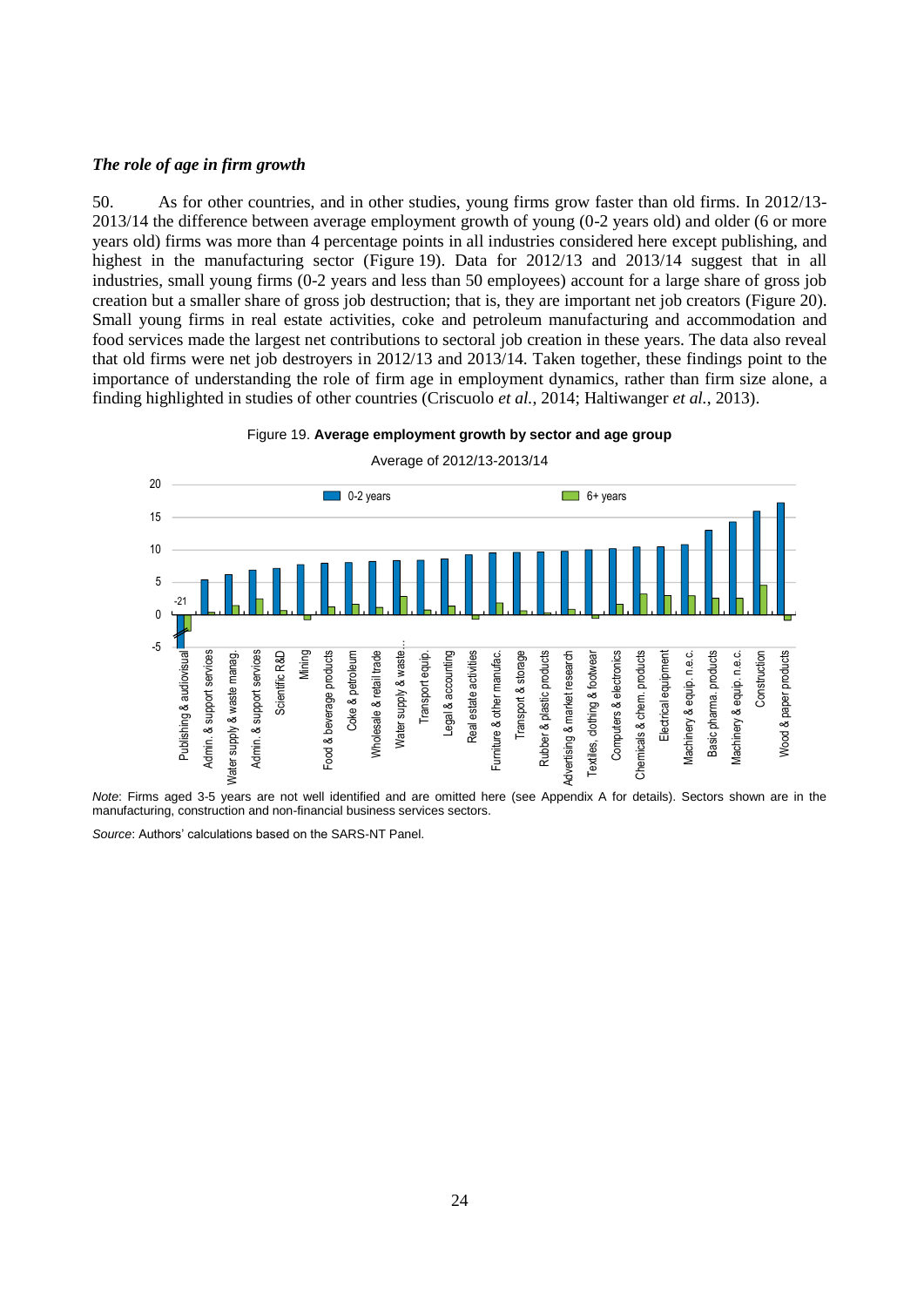## **Figure 20. Small young firms are net job creators**

Small firms' share of sector's gross job creation and destruction, 2012/13-2013/14 average



*Note*: Small young firms are firms with less than 50 employees and are 0-2 years old. Industries shown are in the manufacturing, construction and non-financial business services sectors. Industries are ordered by their net contribution to job creation (i.e. gross job creation less gross job destruction).

*Source*: Authors' calculations based on SARS-NT panel

51. The effects of size and age on employment growth can be considered simultaneously and controlling for economy-wide conditions using the distributed regressions in the DynEmp code (with some minor adjustments). Employment growth is regressed on interactions of size and age, with year fixed effects and robust standard errors at the industry level. In most other countries, small firms tend to grow faster than large firms – a violation of "Gibrat's law" that posits that growth is independent of size – and this is only restored when age is controlled for. However, in South Africa, the effect of age – and being young more specifically - is more important than size across all size categories (Figure 21). Although the overall explanatory power of the regressions is low, the slow, or negative, employment growth at older micro enterprises warrants more attention.



#### **Figure 21. Net employment growth by age and size**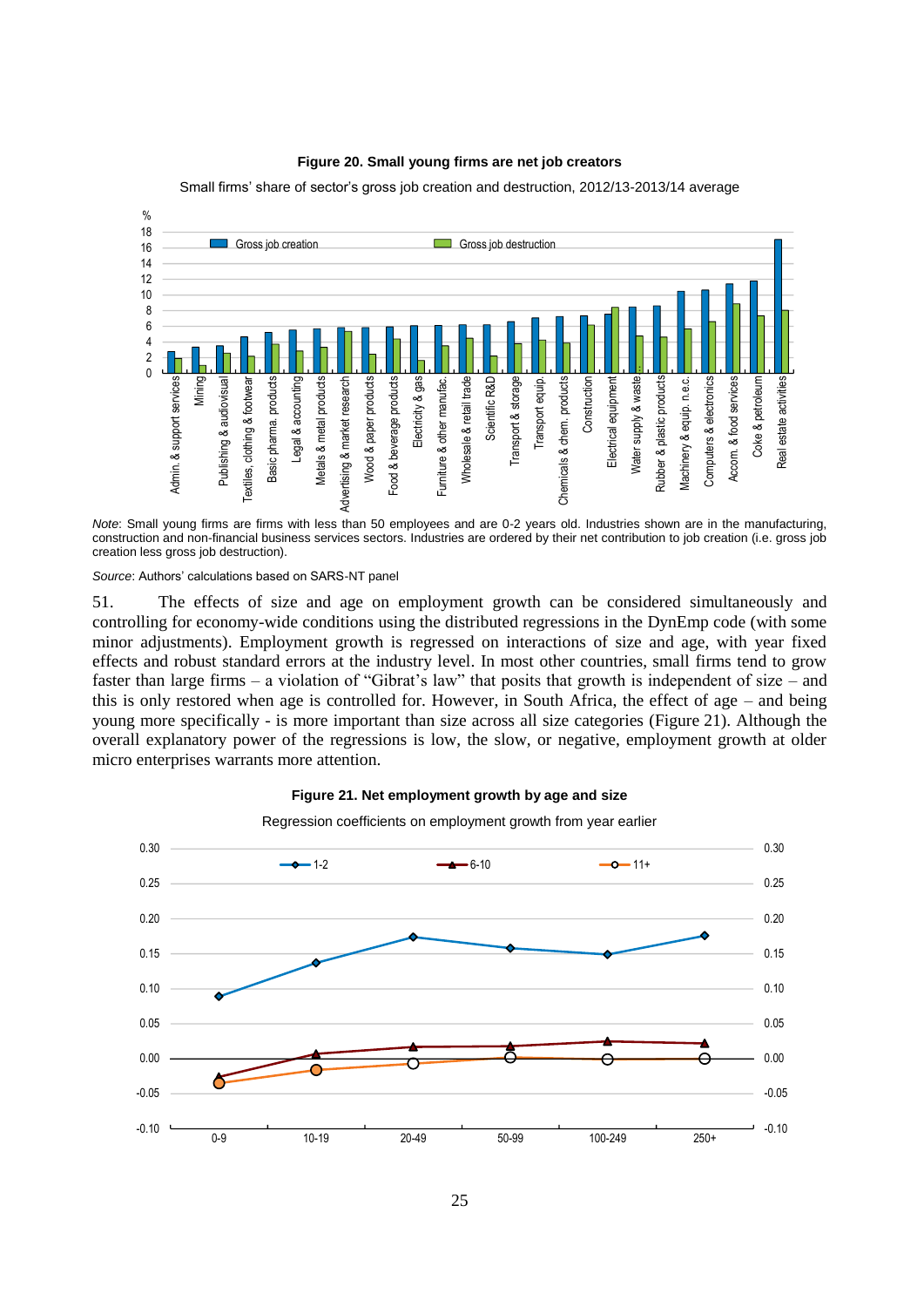Note: Employment growth is calculated as  $(E_t-E_{t-1})/[0.5^*(E_t+E_{t-1})]$ . Filled markers denote that the coefficient is statistically significant at the 10% level. The regressions include year fixed effects and robust standard errors clustered at the sectoral level. Firms with age missing and aged 3-5 years were included in the regression.

Source: Authors' calculations based on SARS-NT database.

## **Conclusions and next steps**

52. The creation of the SARS-NT Panel has spurred a range of new research into South African firms. Combining this new dataset with the OECD's DynEmp framework has generated new insights about the dynamics of firms in South Africa, particularly in manufacturing, construction and non-financial business services. The latter two sectors have been studied less than manufacturing in South Africa. A key finding has been that the entry rate appears likely to have been below the exit rate in recent years, which means that South African firms are growing older overall. This is particularly true in manufacturing. These conclusions will be able to be made more firm as the time dimension of the SARS-NT Panel grows.

The DynEmp framework facilitates cross-country comparisons of dynamics of net employment creation by entrants and reinforces the impression that dynamics are weak in South Africa, notwithstanding the caveats relating to the data, as discussed above. But there are important differences within South African sectors. Construction has a higher start-up rate and lower survival rate than manufacturing or non-financial business services. In the business services sector entrants are typically smaller than in other sectors, which may reflect lower barriers to entry such as regulation, capital intensity and, relatedly, access to finance.

53. Young firms have disproportionately contributed to employment growth in recent years. Even with slower GDP and employment growth, young firms remained net job creators overall. Two thirds of the micro entrants (firms with less than 10 employees at entry) in 2010/11 survived to 2013/14 but of these, most remained small. A small fraction (11%) grew beyond 10 employees but these disproportionately contributed to jobs growth. However, a notable feature is the importance of large incumbent firms for job creation and destruction.

54. This paper contributes to a better understanding of firm dynamics in South Africa by establishing measures of dynamics across sectors and comparisons with other countries. These measures can facilitate further empirical work to better understand the relative importance of firm size and age and barriers to firm growth, and ultimately policy-making. For instance, one possibility is to use the sectoral variation to try to understand why the typical firm size at start-up is so high in some sectors. Potential candidate explanations are constraints in accessing finance or skilled workers or regulatory burdens. Exposure to the latter could be analysed using the OECD's measures of sectoral exposure to upstream network and services sector regulation, for instance. Sectoral concentration or market power of incumbents may also affect start-ups' performance (as in Fedderke *et al.*, 2016).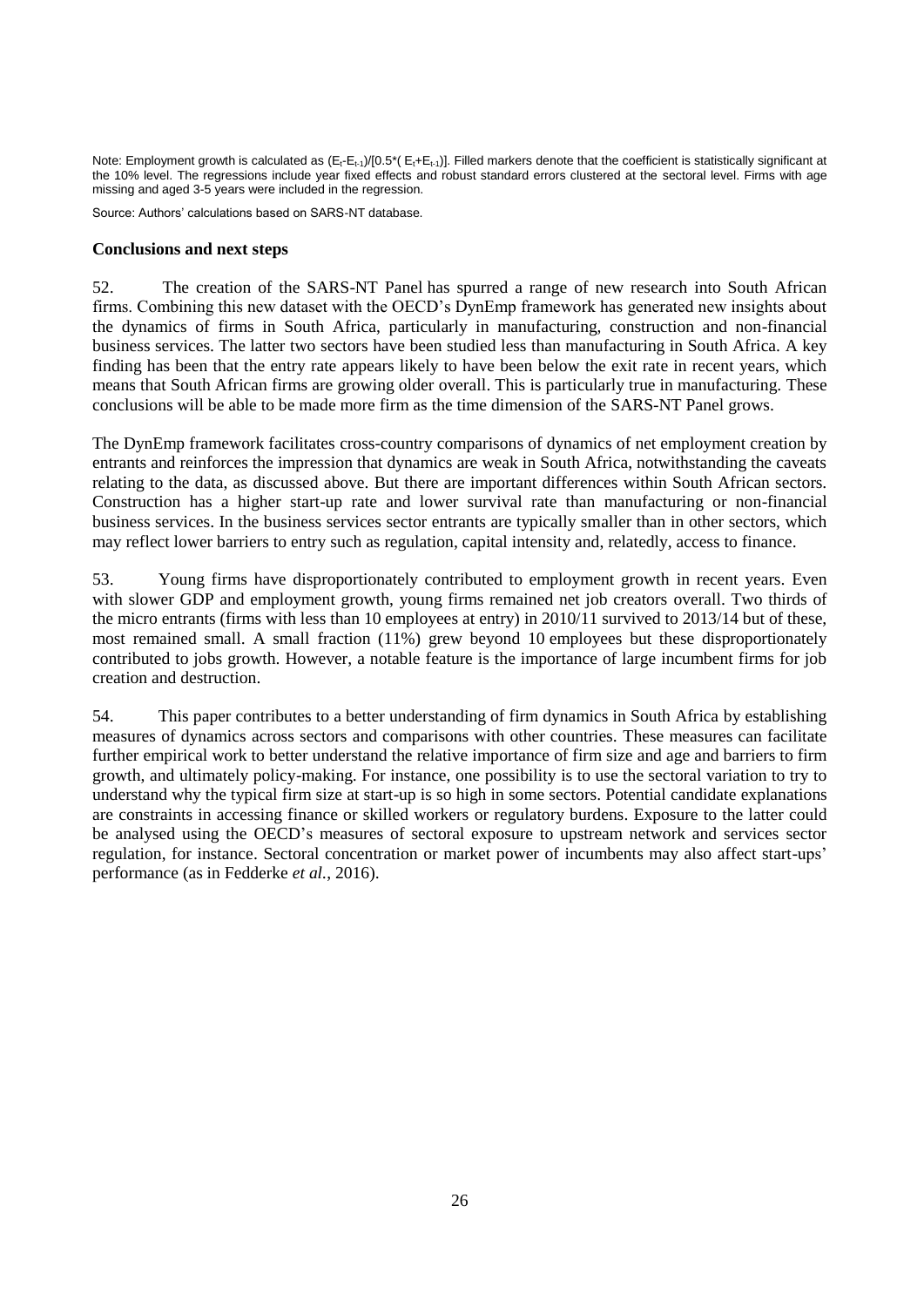# **APPENDIX A: DEFINING ENTRY AND EXIT**

55. The special characteristics of the SARS-NT dataset means the standard DynEmp v.2 definition of a firm's creation date has been adapted and the dataset used in the analysis is shortened to 2010/11- 2013/14. There are several issues that needed to be addressed:

- The standard DynEmp v.2 definition of entry uses a firm's registration date if it exists, supplemented by first year of appearance with positive employment if the former is missing. But firms may register a company name and then wait years before deciding to build a company. The firm's true age would appear older than its actual age based on years of operation.
- Firms essentially select into the SARS-NT dataset because they choose to pay company income tax and to register their employees. Thus, in the first three years of the dataset (2007/08-2009/10, a large number of firms enter the database with positive employment or positive turnover (Figure A.1, Panel A). Moreover, the firms being measured as entrants in these years using the standard DynEmp definition are considerably larger than in later years (Table A.1, Panel A). Using the definition of entry based on positive employment leads to more large firms appearing in the data in each year, some of which are unlikely to be genuinely new firms (Table A.1, Panel B.) This indicates the upward bias in the measure of entry and average size at entry when using positive employment. The additional screening for non-economic entrants based on having turnover in the top 5% of the sector reduces the bias somewhat (Panel C.) Although this issue complicates analysis of firm dynamics, it is a sign that the massive modernisation programme and compliance drive that SARS undertook led to a correspondingly huge increase in formalisation.
- To some extent entry is driven by the researchers' ability to match employers' PAYE records to firms' CIT records. The working assumption is that this ability may have improved in the early years of the sample as data quality improved but that from 2010/11 onwards it is stable so there is no bias in the period of analysis.
- The quality of the data in 2007/08 is also lower than in later years (Pieterse, Gavin and Kreuser, 2018), which implies greater caution in using information from 2007/08.

56. Because of the importance of firm age, and particularly young firms, in empirical work, the classification system used aims to maximise the information that is reliable and take advantage of the full 2007/08-2013/14 dataset, as set out in Figure A.2. It identifies active firms using their first year of positive employment from 2010/11 and supplements this with information on their year of registration in the case of firms that are clearly older. The key features are:

- Firms with registration year from 2007/08 onwards are treated as being created in their first year of positive employment if the first year of positive employment is 2010/11 or later.
- Firms with positive employment in 2009/10 (when the major compliance-related adjustment has occurred) that registered before 2007/08 are treated as having been active since their registration year.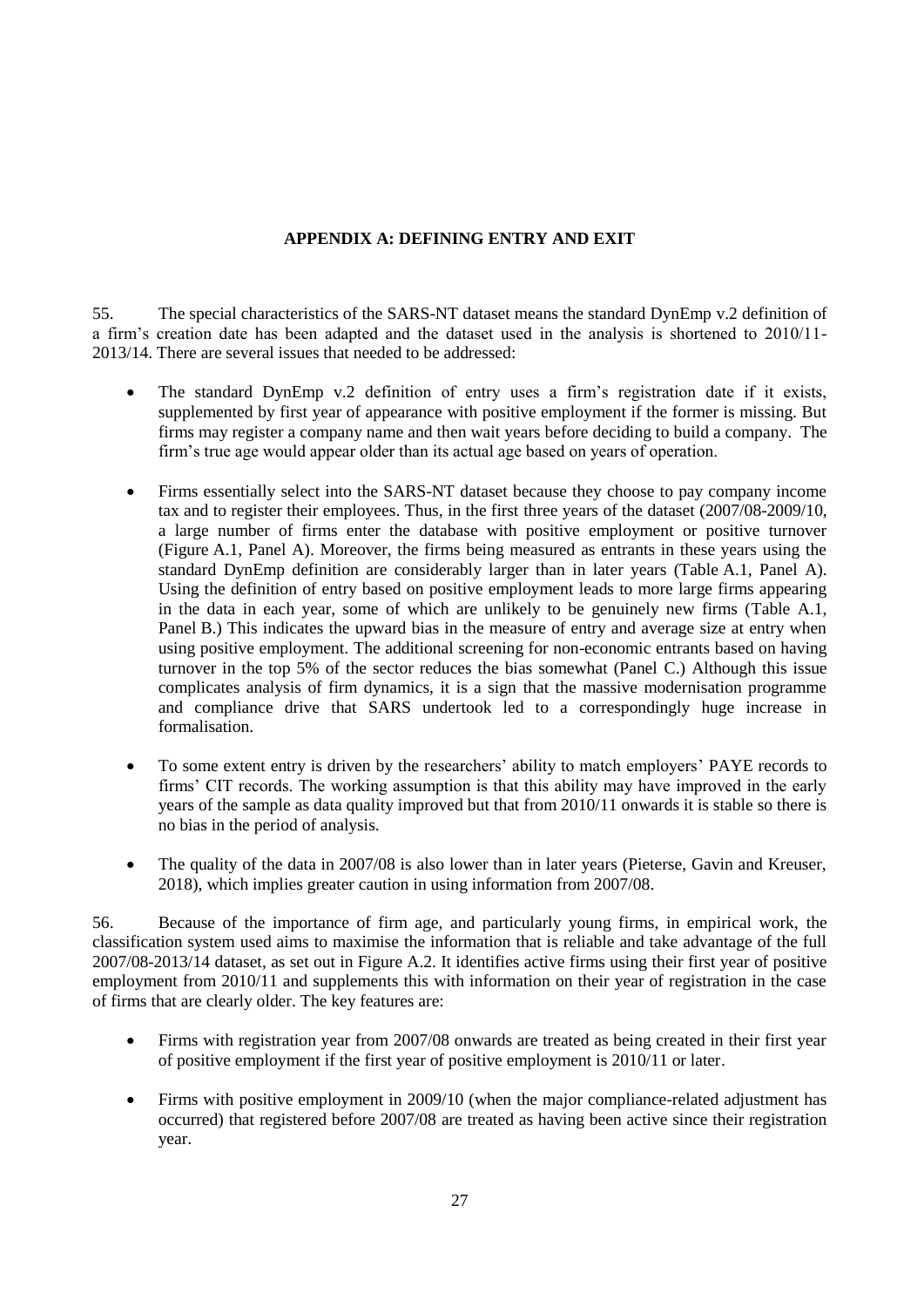57. In 2012/13 and 2013/14 it is therefore possible to reliably identify firms that are 0-2 years old. Firms that are more than 6 years old can also be identified. In the implementation of DynEmp programm the data are left-censored at 2008/09 so firms born in 2008/09 will have a missing age class. (Firms born in 2008/09 would be included in the "six years or more" age class in 2014/15.) The justification of treating data from 2010/11 onwards as reliable is seen by the high and stable share of micro enterprises in all entrants from 2010/11 onwards (over 80%, Table A.1, Panel A). There is some difference in entry rates for 2010/11 but it is not large (Figure A.4).



# Figure A.1. **Entry and exit based on different definitions A. Entering firms, by year**

*Source*: Authors' calculations based on the SARS-NT Panel.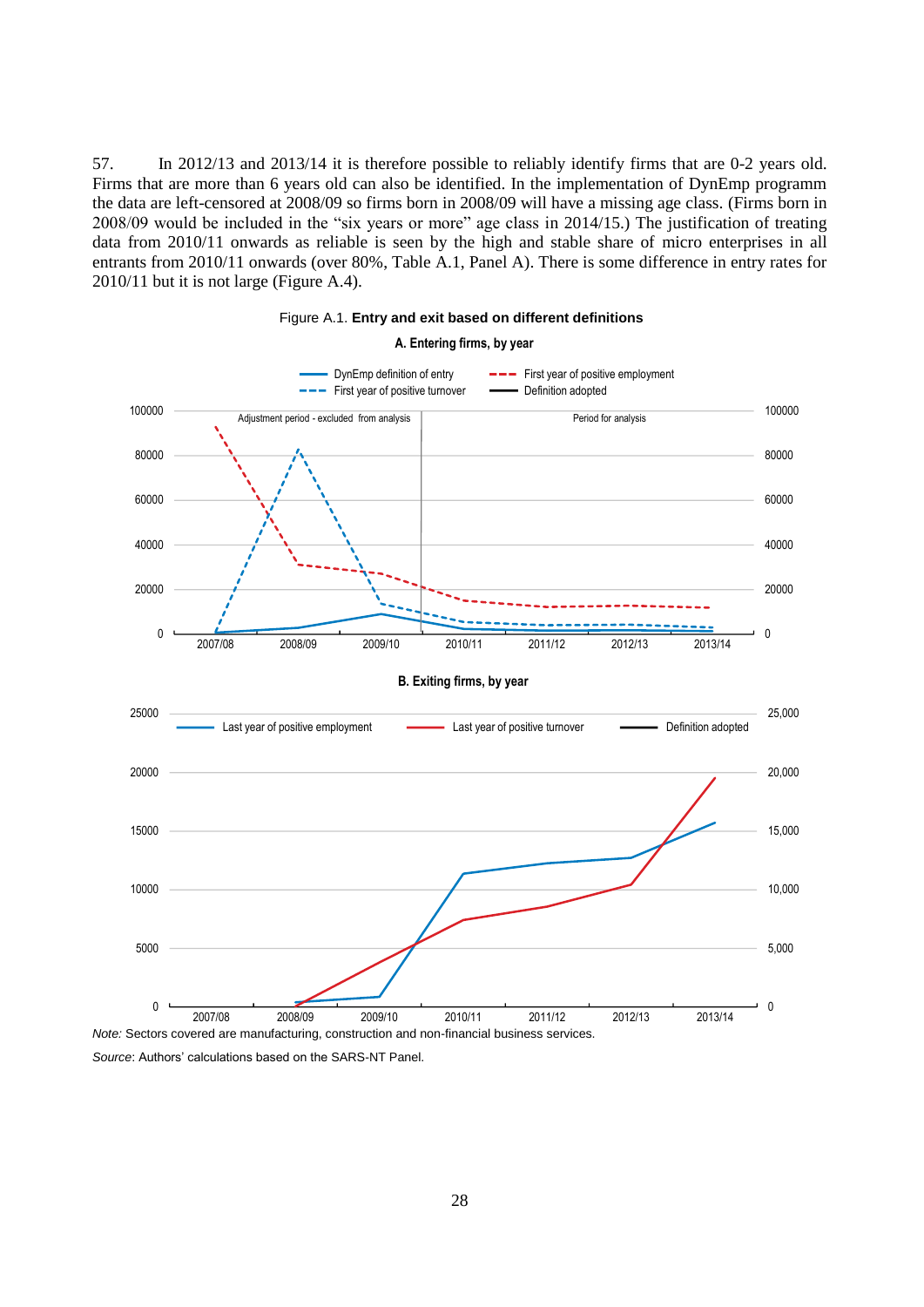

Figure A.2. **Dating firm birth and classifying age**

Note: "Registered" refers to registration with the Company and Intellectual Property Commission.

1. To be more precise, birth year is treated as missing for firms with positive employment in 2007/08 but firms with positive employment in 2008/09 and 2009/10 are left-censored and would appear as being 6 or more years old in 2014/15.





*Note:* Sectors covered are manufacturing, construction and non-financial business services for DynEmp and all industries (including where not specified) for employment, revenue and expenses. The exit rate in 2013/14 is implausibly high and omitted.

*Source*: Authors' calculations based on the SARS-NT Panel

58. As mentioned in the main text, there is a gap between the year of registration and the year of becoming economically active. To investigate this further, the firm's age based on the year of company registration is compared to the age based on key measures of activity (Figure A.4). The focus is on the period from 2010/11 onwards when compliance-based entry should have stabilised. The gap between the measures is similar for the three measures of activity. The median is three years but there is a longer right tail. It is possible that the gap is caused by company names being registered some time in advance of trading beginning. Alternatively, the effect of increasing compliance may be very strong even after the initial few years. Because of the newness of the database there is some uncertainty around which explanation is most important. As the dataset grows, this will be easier to discern.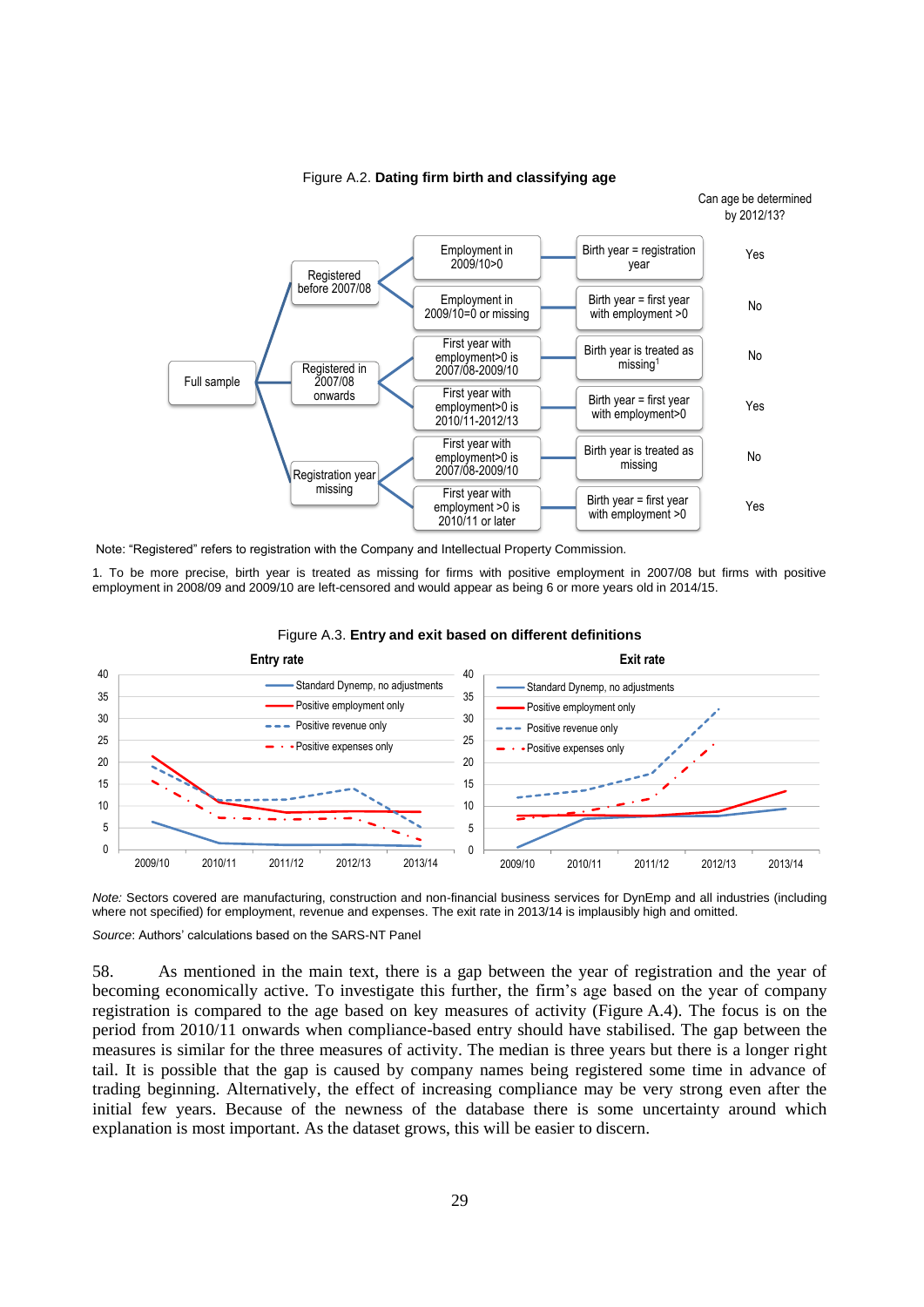

## Figure A.4. **Entry and exit rates by year and firm size**

A. Firm entry by year B. Firm exit

*Note:* Sectors covered are manufacturing, construction and non-financial business services.

*Source*: Authors' calculations based on the SARS-NT Panel.

**Figure A.5. Distribution of gap between different measures of age** 

Age based on year of registration less age based on activity-based measure



*Source*: Authors' calculations based on the SARS-NT Panel.

**B. Cumulative distribution (%)**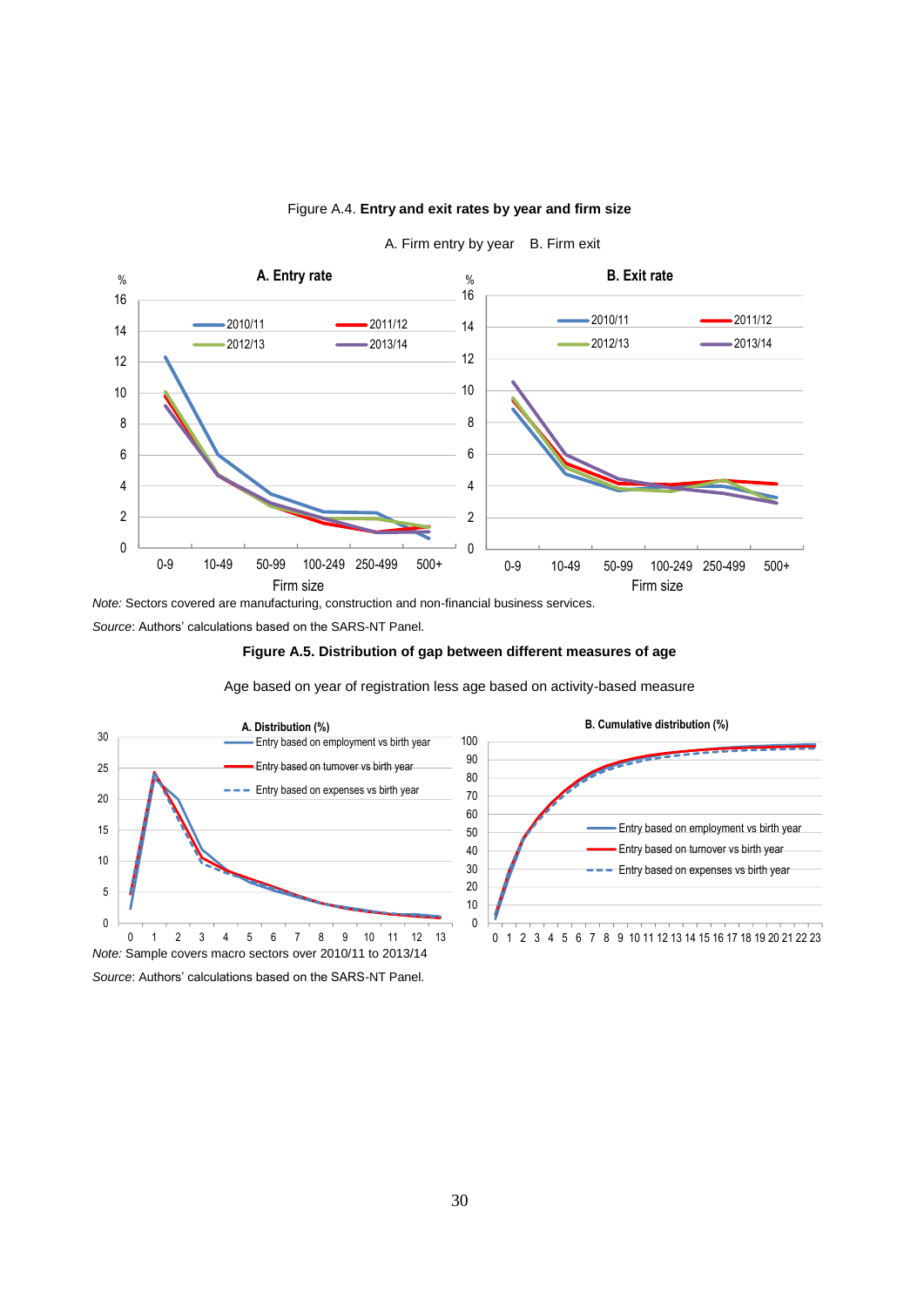## **Table A.1. Size at entry over time**

|                                    | 2007/08 | 2008/09 | 2009/10 | 2010/11 | 2011/12 | 2012/13 | 2013/14 |
|------------------------------------|---------|---------|---------|---------|---------|---------|---------|
| 0-9 employees                      | 445     | 2.181   | 6,777   | 1,973   | 1,436   | 1.544   | 1,145   |
| 10-49 employees                    | 244     | 631     | 2,068   | 372     | 241     | 284     | 236     |
| 50-99 employees                    | 49      | 73      | 198     | 28      | 12      | 18      | 12      |
| 100-249 employees                  | 18      | 37      | 63      | 6       |         | 9       | 5       |
| 250-499 employees                  | 5       | 4       | 12      | 2       |         | 2       |         |
| $500+$ employees                   |         |         | 5       |         |         |         |         |
| Total                              | 768     | 2,927   | 9,123   | 2.381   | 1.696   | 1.858   | 1,399   |
| Memo: micro-enterprises % of total | 58      | 75      | 74      | 83      | 85      | 83      | 82      |

### A. Number of firms based on standard DynEmp definition of entry

B. Number of firms based on positive employment without screening out largest firms

|                                    | 2007/08 | 2008/09 | 2009/10 | 2010/11 | 2011/12 | 2012/13 | 2013/14 |
|------------------------------------|---------|---------|---------|---------|---------|---------|---------|
| 0-9 employees                      |         | 4,256   | 10,560  | 11,155  | 8,987   | 9,418   | 8,562   |
| 10-49 employees                    |         | 1.174   | 3.191   | 3,275   | 2,727   | 2,841   | 2,751   |
| 50-99 employees                    |         | 128     | 344     | 401     | 334     | 337     | 322     |
| 100-249 employees                  |         | 73      | 151     | 193     | 148     | 177     | 169     |
| 250-499 employees                  |         | 12      | 29      | 54      | 37      | 50      | 34      |
| $500+$ employees                   |         | 7       | 13      | 22      | 26      | 29      | 39      |
| Total                              |         | 5,650   | 14,288  | 15,100  | 12,259  | 12.852  | 11,877  |
| Memo: micro-enterprises % of total |         | 75%     | 74%     | 74%     | 73%     | 73%     | 72%     |

C. Number of firms based on adjusted definition of entry

|                                    | 2007/08 | 2008/09 | 2009/10 | 2010/11 | 2011/12 | 2012/13 | 2013/14 |
|------------------------------------|---------|---------|---------|---------|---------|---------|---------|
| 0-9 employees                      |         |         |         | 11,377  | 8,808   | 9,251   | 8,438   |
| 10-49 employees                    |         |         |         | 3,065   | 2,426   | 2,550   | 2,545   |
| 50-99 employees                    |         |         |         | 287     | 233     | 241     | 267     |
| 100-249 employees                  |         |         |         | 112     | 81      | 102     | 107     |
| 250-499 employees                  |         |         |         | 33      | 16      | 31      | 17      |
| 500+ employees                     |         |         |         |         | 17      | 17      | 14      |
| Total                              |         |         |         | 14,881  | 11,581  | 12,192  | 11,388  |
| Memo: micro-enterprises % of total |         |         |         | 76%     | 76%     | 76%     | 74%     |

*Note:* Sectors covered are manufacturing, construction and non-financial business services. The standard DynEmp definition of entry uses a firm's birth year (registration year) supplemented by the first year the firm appears in the dataset with positive employment where birth year is missing. The adjusted definition of entry uses the first year the firm appears in the dataset with positive employment as set out in Appendix Table A.2.

*Source*: Authors' calculations based on the SARS-NT Panel.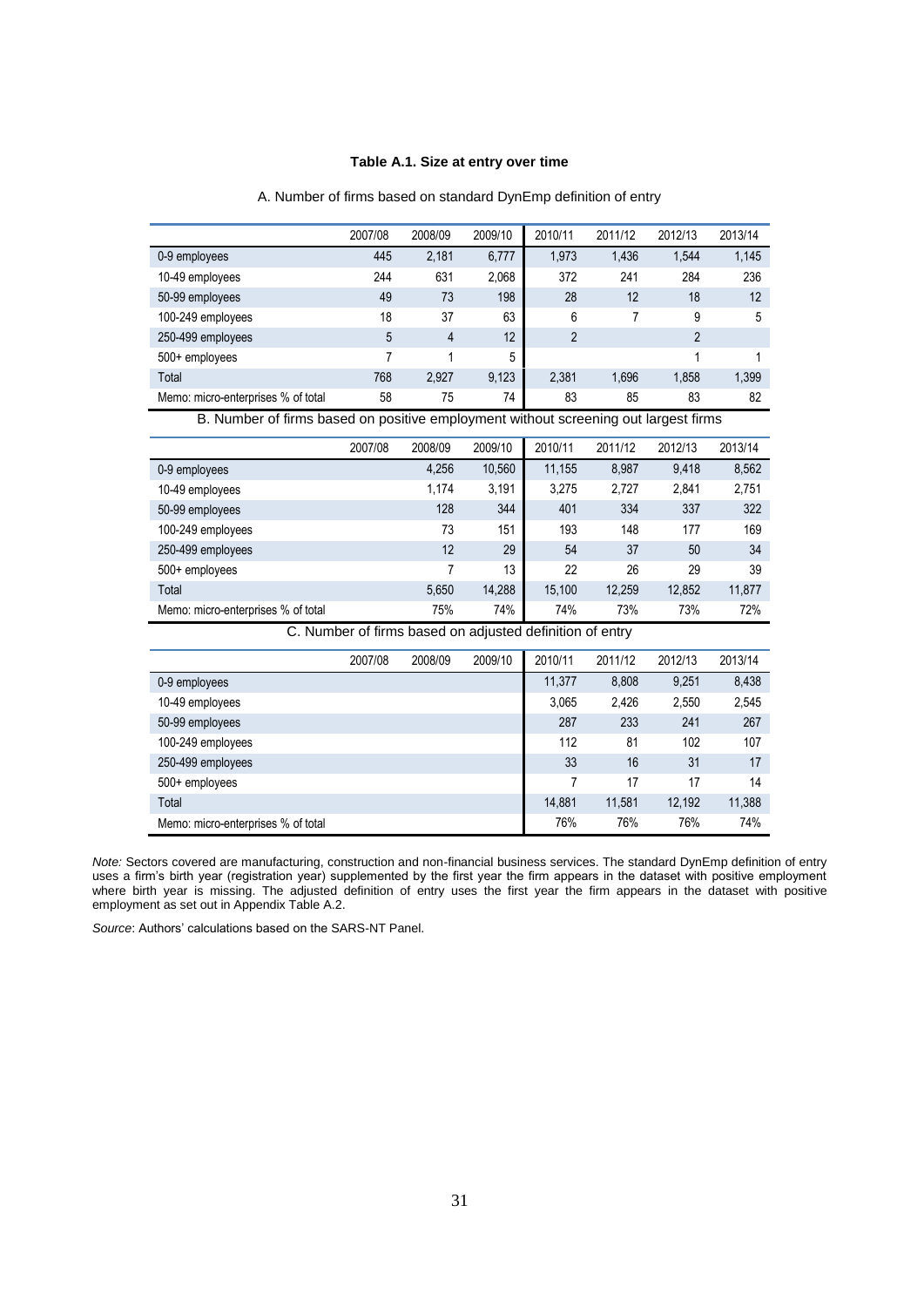## **APPENDIX B. COMPARISON WITH OTHER DATA SOURCES**

### **A comparison with other data sources**

59. Because the tax dataset does not include very small businesses, the distribution of employment and turnover accounted for by small firms will be understated, even in the formal sector. For example, the self-reported labour force data imply that 11% of manufacturing sector employment was in microenterprises (less than 10 employees), compared to 5% here. (Including informal employment would take the total to 21%.) Likewise, the World Bank (2013) estimates that micro-enterprises employed around onequarter of manufacturing sector employees in 2005-07 and around 45% of services sector employees. One other source of difference is that the analysis here is based on the definition of a firm, whereas employees may be considering the plant level data, which they know more about. In sum, no dataset is perfect and the findings that follow should be interpreted in the context of the formal sector only, knowing that many selfemployed formal and informal workers fall outside the sample.

|                                                | <b>SARS-NT Panel</b>                                                                                                       | Labour force survey<br>Survey of Employers and self-employed                                           |  |  |
|------------------------------------------------|----------------------------------------------------------------------------------------------------------------------------|--------------------------------------------------------------------------------------------------------|--|--|
| <b>Definitions</b>                             |                                                                                                                            |                                                                                                        |  |  |
| Firm                                           | Registered for tax<br>Positive employment in at least one year<br>during the sample period                                 | Employer or own-account worker                                                                         |  |  |
| Employment by firm size                        | Number of employees (jobs) in firm                                                                                         | Number of employees at "place of work"                                                                 |  |  |
| Coverage by type of firm                       |                                                                                                                            |                                                                                                        |  |  |
| Informal firms                                 | Not included                                                                                                               | Included (but firms only include the self-<br>employed)                                                |  |  |
| Formal firms:                                  |                                                                                                                            |                                                                                                        |  |  |
| Own-account workers / sole proprietorships     | Not included                                                                                                               | Included (firms and employment)                                                                        |  |  |
| Partnerships                                   | Not included                                                                                                               | Included (firms and employment)                                                                        |  |  |
| Micro-enterprises                              | Included if paying company income tax and<br>PAYE for at least one employee but<br>excluded if registered for turnover tax | Firms included if one person owns it.<br>employment less well identified                               |  |  |
| Small to large firms (10 or more<br>employees) | Well identified in this dataset                                                                                            | Larger firms are less well identified<br>because employment is inferred from<br>respondants'estimates. |  |  |

**Table B.1. Comparison of coverage of two data sources used to assess the distribution of firms**

60. The definitional differences between the two data sources are in the expected directions. The SARS-NT dataset contains fewer small firms and more large firms in absolute and relative terms, even when informality is excluded. The differences between informal and formal sector estimates are largest for small firms; that is, there is little informality in large firms.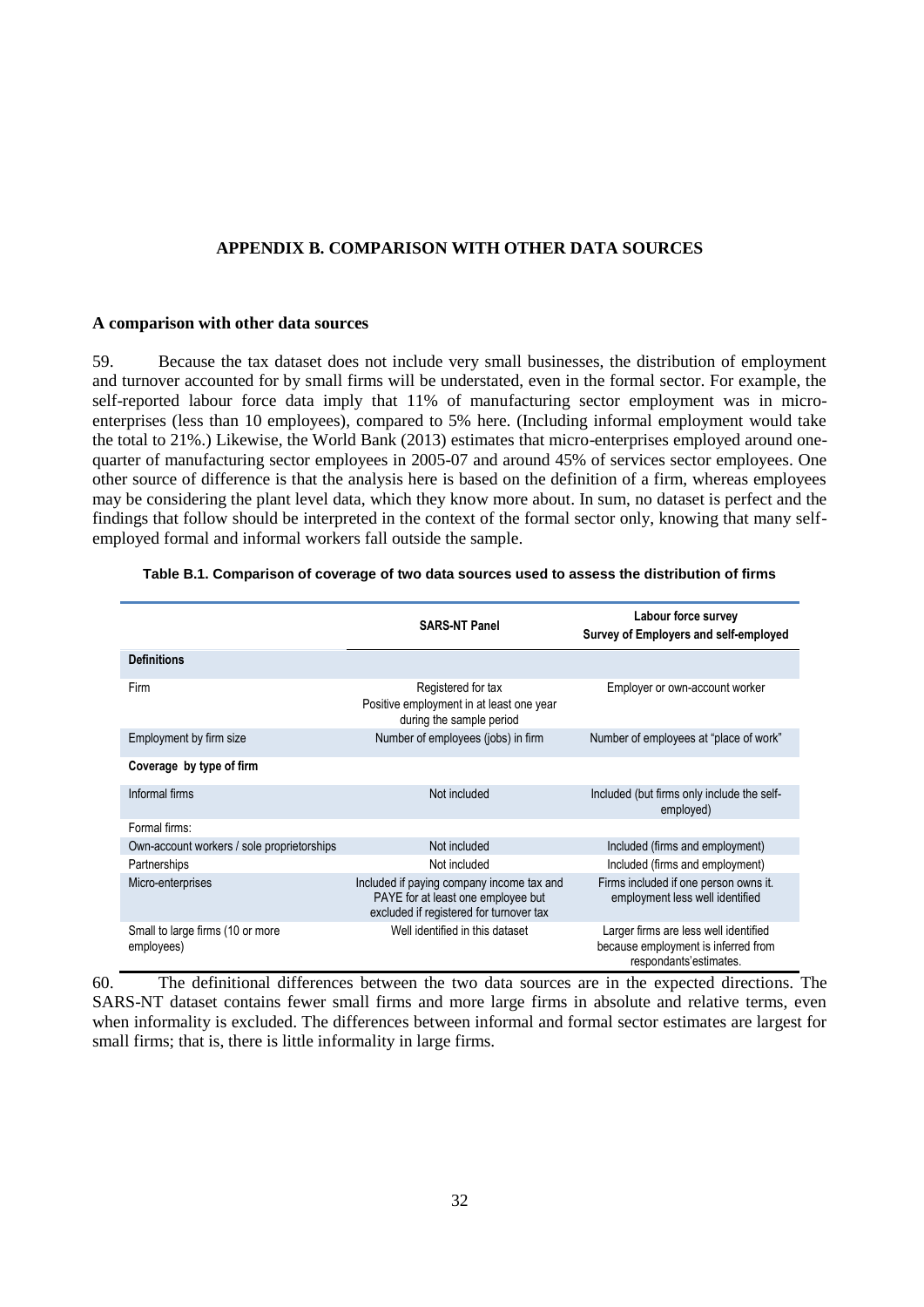|                          | By number of firms ('000) |         |        |        | By employment ('000) |        |        |        |
|--------------------------|---------------------------|---------|--------|--------|----------------------|--------|--------|--------|
|                          | $1-9$                     | $10-19$ | 20-49  | $50+$  | $1-9$                | 10-19  | 20-49  | $50+$  |
| Manufacturing            |                           |         |        |        |                      |        |        |        |
| SARS-NT dataset          | 24.6                      | 10.2    | 9.1    | 15.5   | 104.4                | 140.2  | 280.2  | 1659.7 |
|                          | (41.5)                    | (17.1)  | (15.3) | (26.1) | (4.8)                | (6.4)  | (12.8) | (76)   |
| $LFS - all$              | 183.4                     | 13      | 3.6    | 4.1    | 345.5                | 164.5  | 258.9  | 876    |
|                          | (89.9)                    | (6.4)   | (1.8)  | (2)    | (21)                 | (10)   | (15.7) | (53.3) |
| LFS - formal             | 46.8                      | 11      | 3.5    | 3.6    | 161.9                | 162.6  | 258.8  | 875.5  |
|                          | (72.1)                    | (17)    | (5.4)  | (5.5)  | (11.1)               | (11.1) | (17.7) | (60)   |
| <b>Construction</b>      |                           |         |        |        |                      |        |        |        |
| <b>SARS-NT</b> dataset   | 8.2                       | 2.9     | 2.5    | 5      | 33.8                 | 39.5   | 74.9   | 316.6  |
|                          | (44.4)                    | (15.6)  | (13.2) | (26.7) | (7.3)                | (8.5)  | (16.1) | (68.1) |
| $LFS - all$              | 278.3                     | 17.4    | 11.2   | 4.5    | 597.3                | 219.4  | 215.9  | 291.8  |
|                          | (89.4)                    | (5.6)   | (3.6)  | (1.4)  | (45.1)               | (16.6) | (16.3) | (22)   |
| LFS - formal             | 58.7                      | 16.2    | 10     | 4.2    | 218.9                | 218.2  | 214.4  | 291.5  |
|                          | (65.9)                    | (18.2)  | (11.2) | (4.7)  | (23.2)               | (23.1) | (22.7) | (30.9) |
| <b>Business services</b> |                           |         |        |        |                      |        |        |        |
| SARS-NT dataset          | 48.8                      | 15      | 12.4   | 23.5   | 191.4                | 205.1  | 379.1  | 2820.6 |
|                          | (48.9)                    | (15)    | (12.4) | (23.6) | (5.3)                | (5.7)  | (10.5) | (78.4) |
| $LFS - all$              | 1236.7                    | 41.3    | 25.3   | 13.8   | 2348.1               | 792.1  | 906.9  | 1470.8 |
|                          | (93.9)                    | (3.1)   | (1.9)  | (1.1)  | (42.6)               | (14.4) | (16.4) | (26.7) |
| LFS - formal             | 314.6                     | 38.7    | 24     | 12.8   | 938.8                | 789.5  | 905.4  | 1469.8 |
|                          | (80.6)                    | (9.9)   | (6.2)  | (3.3)  | (22.9)               | (19.2) | (22.1) | (35.8) |

## **Table B.2. Comparison of data sources**

*Note*: The labour force data are weighted but there is no imputation for the firms in the SARS-NT dataset that did not report the size of their workplace. Business services exclude financial services. The number of firms is calculated from the labour force survey based on the number of respondents reporting being self-employed and the size of the company that they worked in. The number of employees in each size firm is based on all responses to the latter question. This is the methodology adopted in BER (2016) to estimate the number of small firms in South Africa.

*Source*: Authors' calculations based on the SARS-NT Panel and Labour Market Dynamics database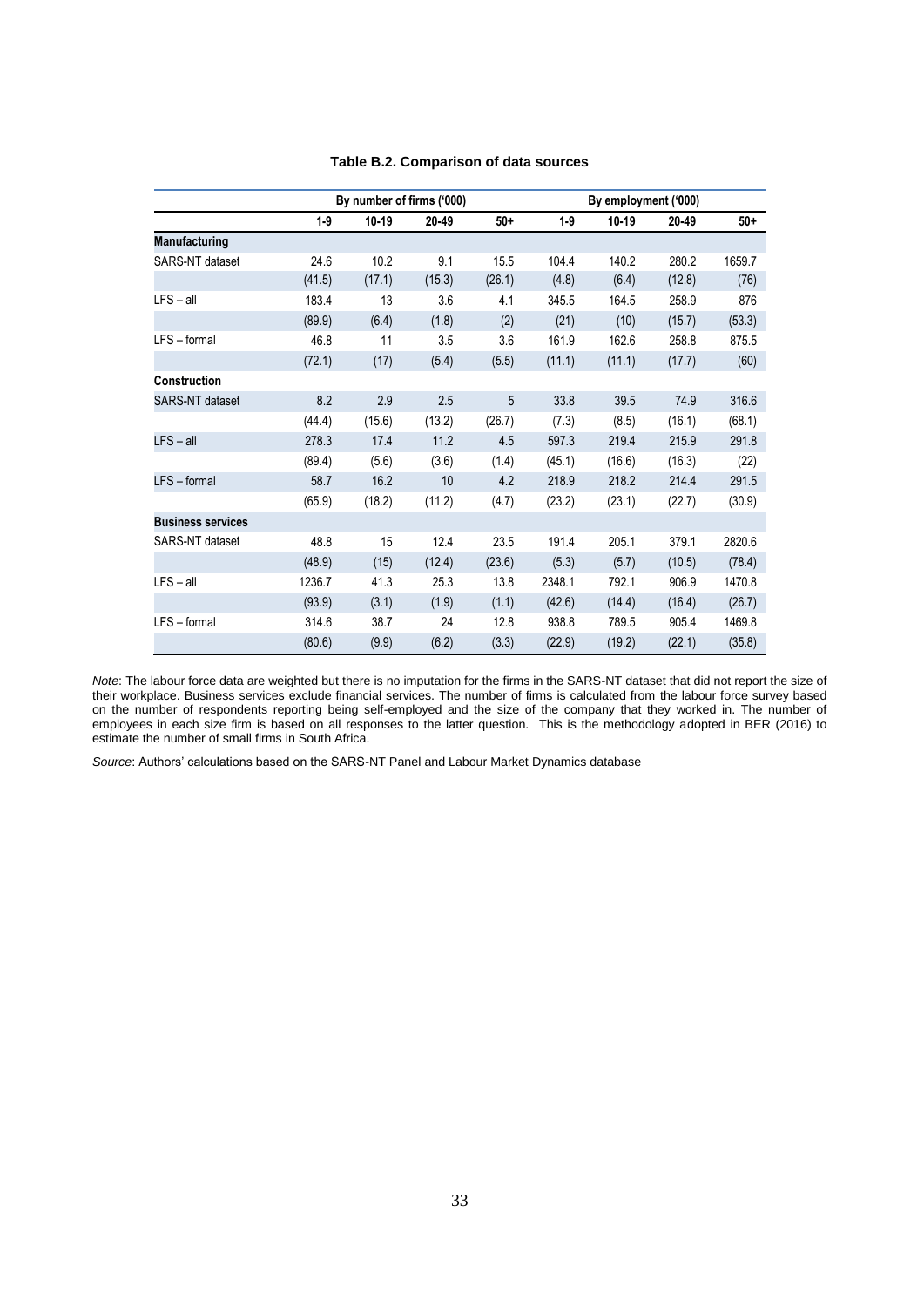## **APPENDIX C. ROBUSTNESS CHECKS**

## **The importance of large firms**

61. One way of abstracting from the differences in the coverage of the smallest firms that hinder cross-country comparability is to focus on the role of the largest firms and compare these to overall employment. That is, if employment in the large firms is well measured and the labour force survey is representative, then the ratio should be a good indicator of the importance of large firms in a sector. This is shown for manufacturing employment in Figure C.1. There are two values for South Africa because the labour force estimate is *below* the estimate from the SARS-NT Panel, which is also the case in Denmark, Finland, France, Luxembourg, Norway and Sweden. In these cases, the estimates of large firms' share of employment are still above 40%. This comparison is further evidence that South African manufacturing employment is relatively concentrated in large firms.



Figure C.1. **Large firms' share of manufacturing employment**

*Note*: Large firms are those with 250 or more employees. ZAF (alt) uses manufacturing employment in the SARS-NT Panel as the denominator.

*Source*: OECD Structural Business Statistics database; OECD Labour Force database; SARS-NT Panel.

# **Definition of employment**

62. As discussed in the text and Pieterse, Gavin and Kreuser (2018), there are 12 different measures of employment all of which are based on the number of employees. The first set of employment measures is the *total periods set*. This set has three unweighted and weighted variables respectively which make use of the number of periods worked and total number of periods in a tax year. The weighted variables account for instances where individuals were not employed for the full duration of a particular year. The second set of the six employment measures uses the periods employed start and end dates (*the dates set*) to weight workers and assign them to a firm in its financial year.

63. Re-running the decomposition of job creation by new entrants using these other definitions of employment does not generally change the conclusions although there are some differences that could be investigated further. For instance, using the "periods" definition but weighting employment by the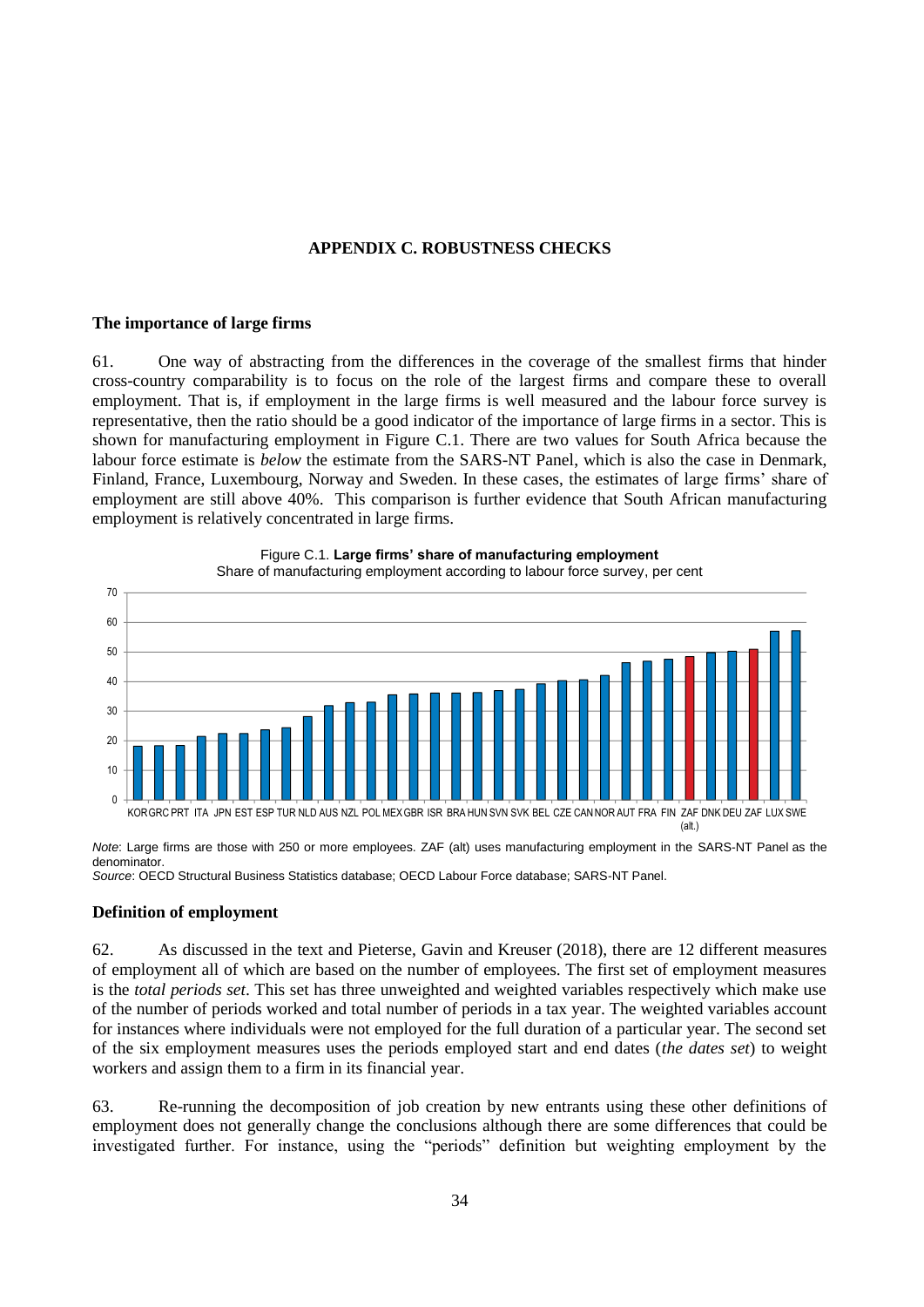proportion of days worked raises the start-up rate and lowers the average size at entry of survivors somewhat, but the start-up rate would still be comparatively low and the average size comparatively high.

### **Sensitivity of the year chosen for the growth decomposition**

64. To ensure that the growth decomposition is not sensitive to the choice of year of entry, the calculation was replicated for firms that entered in 2011/12. Because the last year of the database is 2013/14, the decomposition was run for performance over two years, rather than three years and the outcome compared to the results for two-year performance of the 2010/11 cohort (Figure C.2).

65. Moving to two-year performance raises the survival rate to 75% and lowers post-entry growth slightly, as expected. The broad inter-sectoral patterns seen in the three-year performance remain, although there are some differences in the levels, especially for construction. Construction still has the highest startup rate and manufacturing has the lowest. The business services sector has the lowest average size at startup. However, there seem to be some cohort effects between surviving entrants from 2010/11 and 2011/12, particularly comparing the start-up rate in construction, which falls dramatically in 2011/12. The relative dynamics of manufacturing firms compared to the non-financial business sector is similar for 2010/11 and 2011/12.



**Figure C.2. Decomposition of employment growth of surviving entrants over two years** 

*Note*: Sectors covered are manufacturing, construction and non-financial business services. Post entry growth is the ratio of final to initial employment.

*Source*: Authors' calculations based on the SARS-NT Panel.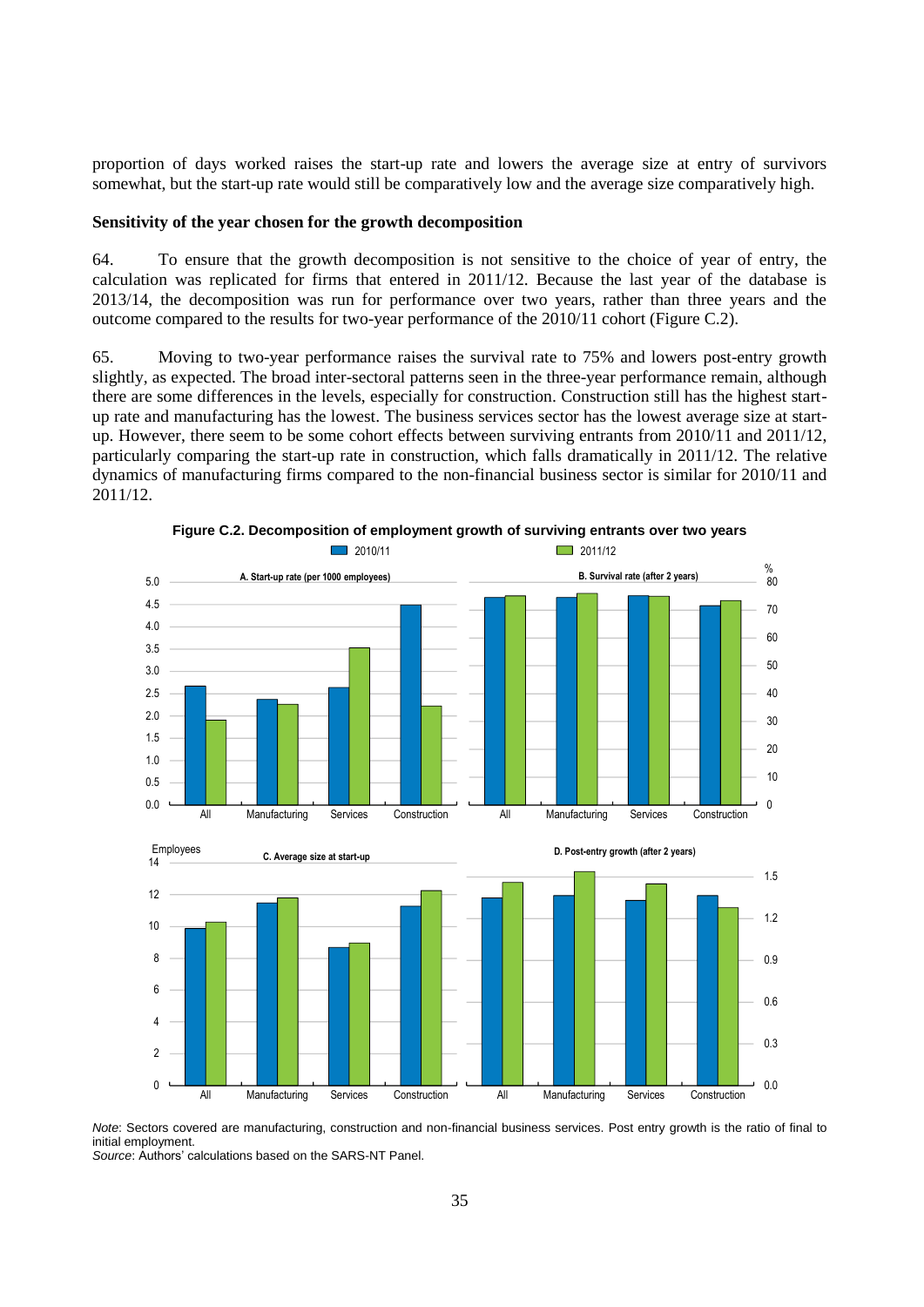## **Restricting size at entry**

66. To assess the impact of "false entrants" on the dynamics of firm growth, the results were compared under the more restrictive assumption that any entrant of more than 100 employees is a noneconomic entrant and should be excluded from the analysis. As shown in Figure C.3, the conclusions for entry and exit rates are not greatly affected although entry is above exit in the non-financial business services sector. The main effect on decomposition of net employment creation by surviving entrants is that the average size at entry falls in manufacturing and construction (Figure C4).



*Note*: Firms with more than 100 employees in their first year of positive employment are reclassified as existing firms of unknown age. *Source*: Authors' calculations based on the SARS-NT Panel.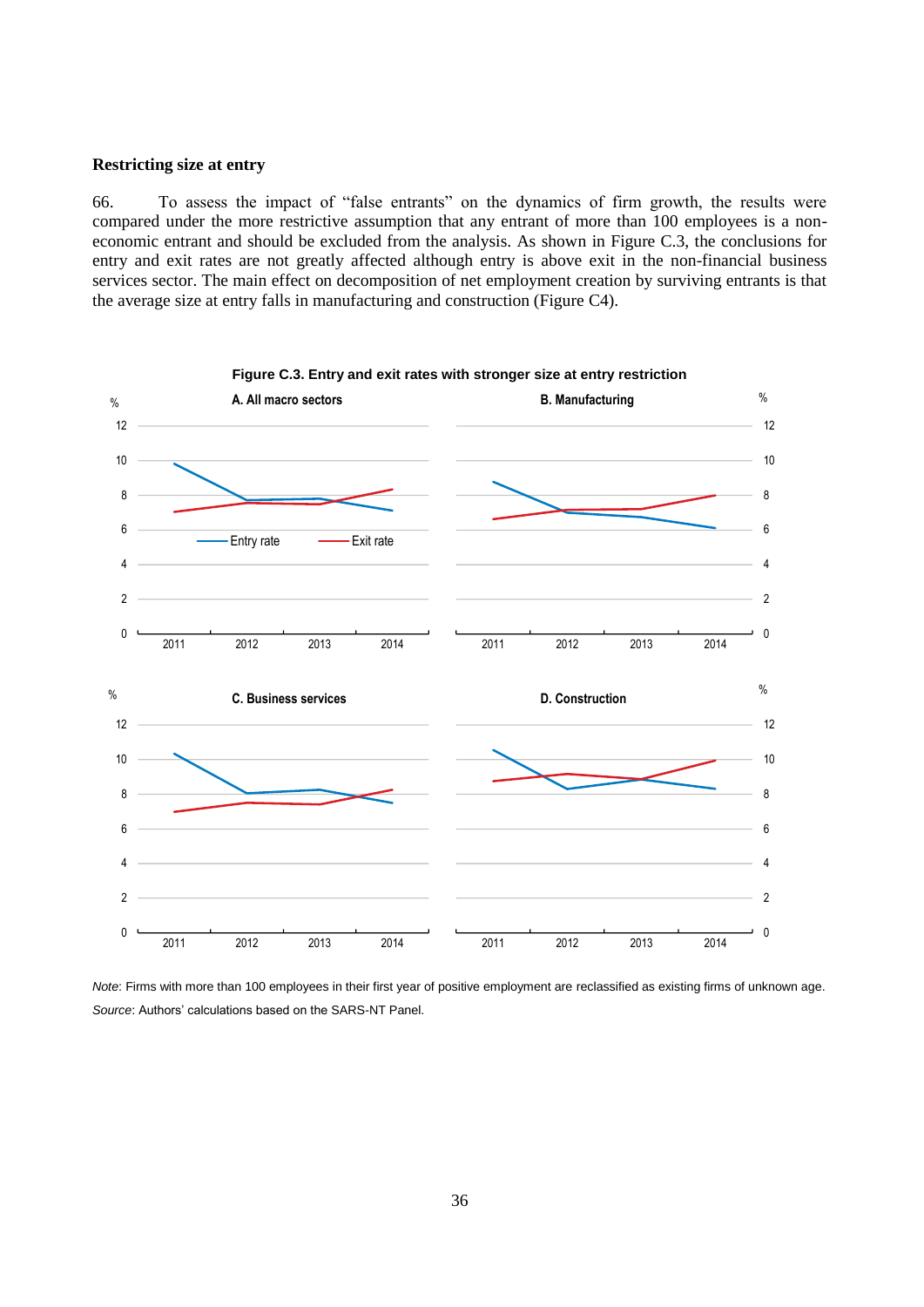

**Figure C.4. Decomposition of employment growth of surviving entrants over two years** 

*Note*: Sectors covered are manufacturing, construction and non-financial business services. Post entry growth is the ratio of final to initial employment. Firms with more than 100 employees in their first year of positive employment are reclassified as existing firms of unknown age.

*Source*: Authors' calculations based on the SARS-NT Panel.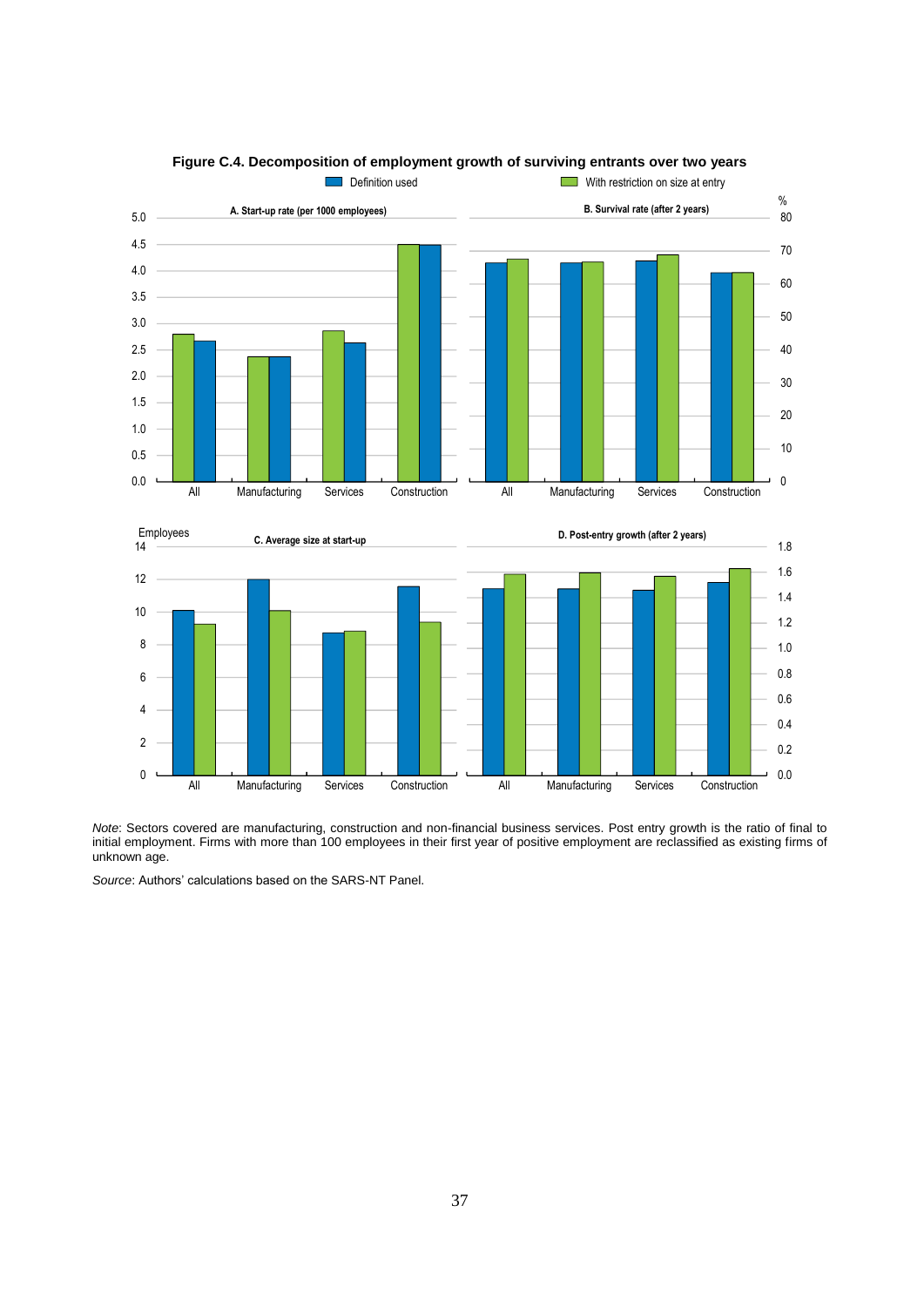## **REFERENCES**

Aghion, P., T. Fally and S. Scarpetta (2007), "Credit constraints as a barrier to the entry and post-entry growth of firms", *Economic Policy,* Vol. 22, No. 52, pp. 732-779.

Andrews, D., C. Criscuolo and C. Menon (2014), "Do Resources Flow to Patenting Firms?: Cross-Country Evidence from Firm Level Data", *OECD Economics Department Working Papers*, No. 1127, OECD Publishing, Paris.<http://dx.doi.org/10.1787/5jz2lpmk0gs6-en>

Audretsch, D. B. (1991), "New-firm survival and the technological regime". *The Review of Economics and Statistics*, Vol. 73, No. 3, pp. 441-450.

Audretsch, D. B. (1995), "Innovation, growth and survival". *International Journal of Industrial Organization*, Vol. 13, No. 4, pp. 441-457.

Bartelsman, E. J. and M. Doms (2000), "Understanding productivity: Lessons from longitudinal microdata". *Journal of Economic Literature*, Vol. 38, No. 3, pp. 569-594.

Bartelsman, E., J. Haltiwanger and S. Scarpetta (2009), "Measuring and analyzing cross-country differences in firm dynamics". In Dunne, T., J. Bradford Jensen and M. J. Roberts (Eds.), *Producer dynamics: New evidence from micro data* (pp. 15-76), University of Chicago Press.

Bartelsman, E., S. Scarpetta and F. Schivardi (2005), "Comparative analysis of firm demographics and survival: evidence from micro-level sources in OECD countries". *Industrial and Corporate Change*, Vol. 14, No. 3, pp. 365-391.

Beck, T., A. Demirguc‐Kunt, L. Laeven and R. Levine (2008), "Finance, firm size, and growth", *Journal of Money, Credit and Banking,* Vol. 40, No. 7, pp. 1379-1405.

BER (2016), "The Small, Medium and Micro Enterprise Sector of South Africa", Research Note No. 1, University of Stellenbosch, Stellenbosch.

Bravo-Biosca, A., C. Criscuolo and C. Menon (2016), "What drives the dynamics of business growth?". *Economic Policy*, Vol. 31, No. 88, pp. 703-742.

- Calvino, F., C. Criscuolo and C. Menon (2015), "Cross-country evidence on start-up dynamics", *OECD Science, Technology and Industry Working Papers*, 2015/06, OECD Publishing, Paris. doi: <http://dx.doi.org/10.1787/5jrxtkb9mxtb-en>
- Calvino, F., C. Criscuolo and C. Menon (2016), "No Country for Young Firms?: Start-up Dynamics and National Policies", *OECD Science, Technology and Industry Policy Papers*, No. 29, OECD Publishing, Paris. doi:<http://dx.doi.org/10.1787/5jm22p40c8mw-en>
- Coelho, D., C. H. Corseuil and M. N. Foguel (2017), "Employment growth of establishments in the Brazilian economy: Results by age and size groups", in *Business Dynamics and Productivity*, OECD Publishing, Paris. doi:<http://dx.doi.org/10.1787/9789264269231-6-en>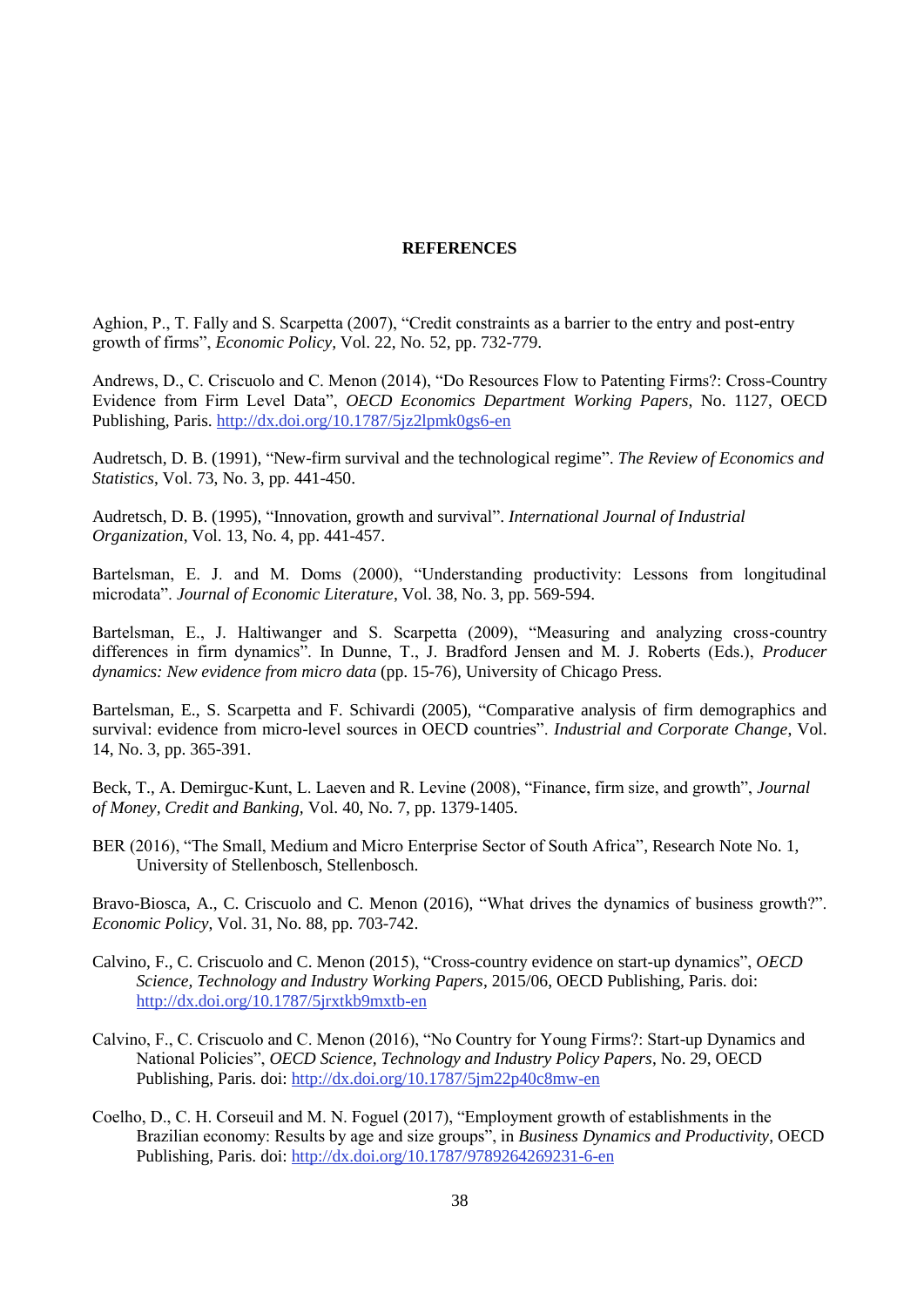- Criscuolo, C., P. Gal and C. Menon (2014), "The Dynamics of Employment Growth: New Evidence from 18 Countries", *OECD Science, Technology and Industry Policy Papers*, No. 14, OECD Publishing, Paris. doi:<http://dx.doi.org/10.1787/5jz417hj6hg6-en>
- Davis Tax Committee (2014), "Small and Medium Enterprises: Tax Considerations", *Interim Report*, July 2014, Pretoria.
- Fedderke, J., N. Obikili and N. Viegi (2018), "Mark-ups and concentration in South African manufacturing sectors: an analysis with administrative data", *South African Journal of Economics,* Vol. 86, No. S1, pp. 120-140.
- Haltiwanger, J., R.S. Jarmin and J. Miranda (2013), "Who Creates Jobs? Small Versus Large Versus young", *The Review of Economics and Statistics*, Vol. 95, No. 2, pp. 347-361.
- Kerr, A. (20186), "Job flows, worker flows, and churning in South Africa", WIDER Working *PapersSouth African Journal of Economics,* No.Vol. 86, No. S1, pp. 141-66 2016/37, UNU-WIDER.
- Kerr, A., M. Wittenberg, and J. Arrow (2014), "Job Creation and Destruction in South Africa", *South African Journal of Economics*, Vol. 82, No. 1, pp. 1–18.

Klepper, S. (1996), "Entry, exit, growth, and innovation over the product life cycle". *The American Economic Review*, Vol. 86, No. 3, pp. 562-583.

Malerba, F. (2002), "Sectoral systems of innovation and production". *Research policy*, Vol. 31, No. 2, pp. 247-264.

- OECD (2008), OECD (2008), *OECD Economic Surveys: South Africa 2008*, OECD Publishing, Paris. [http://dx.doi.org/10.1787/eco\\_surveys-zaf-2008-en](http://dx.doi.org/10.1787/eco_surveys-zaf-2008-en)
- OECD (2013), *OECD Economic Surveys: South Africa 2013*, OECD Publishing, Paris. [http://dx.doi.org/10.1787/eco\\_surveys-zaf-2013-en](http://dx.doi.org/10.1787/eco_surveys-zaf-2013-en)
- OECD (2015a), *OECD Economic Surveys: South Africa 2015*, OECD Publishing, Paris. [http://dx.doi.org/10.1787/eco\\_surveys-zaf-2015-en](http://dx.doi.org/10.1787/eco_surveys-zaf-2015-en)
- OECD (2015b), *The Future of Productivity*, OECD Publishing, Paris. <http://dx.doi.org/10.1787/9789264248533-en>
- OECD (2016), "No Country for Young Firms?", Policy Note, Directorate for Science, Technology and Innovation Policy Note, June 2016.
- OECD (2017a), *OECD Economic Surveys: South Africa 2017*, OECD Publishing, Paris. [http://dx.doi.org/10.1787/eco\\_surveys-zaf-2017-en](http://dx.doi.org/10.1787/eco_surveys-zaf-2017-en)
- OECD (2017b), *OECD Economic Surveys: South Africa 2017*, OECD Publishing, Paris. [http://dx.doi.org/10.1787/eco\\_surveys-zaf-2017-en](http://dx.doi.org/10.1787/eco_surveys-zaf-2017-en)
- OECD (2017ba), *Business Dynamics and Productivity*, OECD Publishing, Paris. <http://dx.doi.org/10.1787/9789264269231-6-en>
- OECD (2017c), *The Geography of Firm Dynamics: Measuring Business Demography for Regional Development*, OECD Publishing, Paris, http://dx.doi.org/10.1787/9789264286764-en.